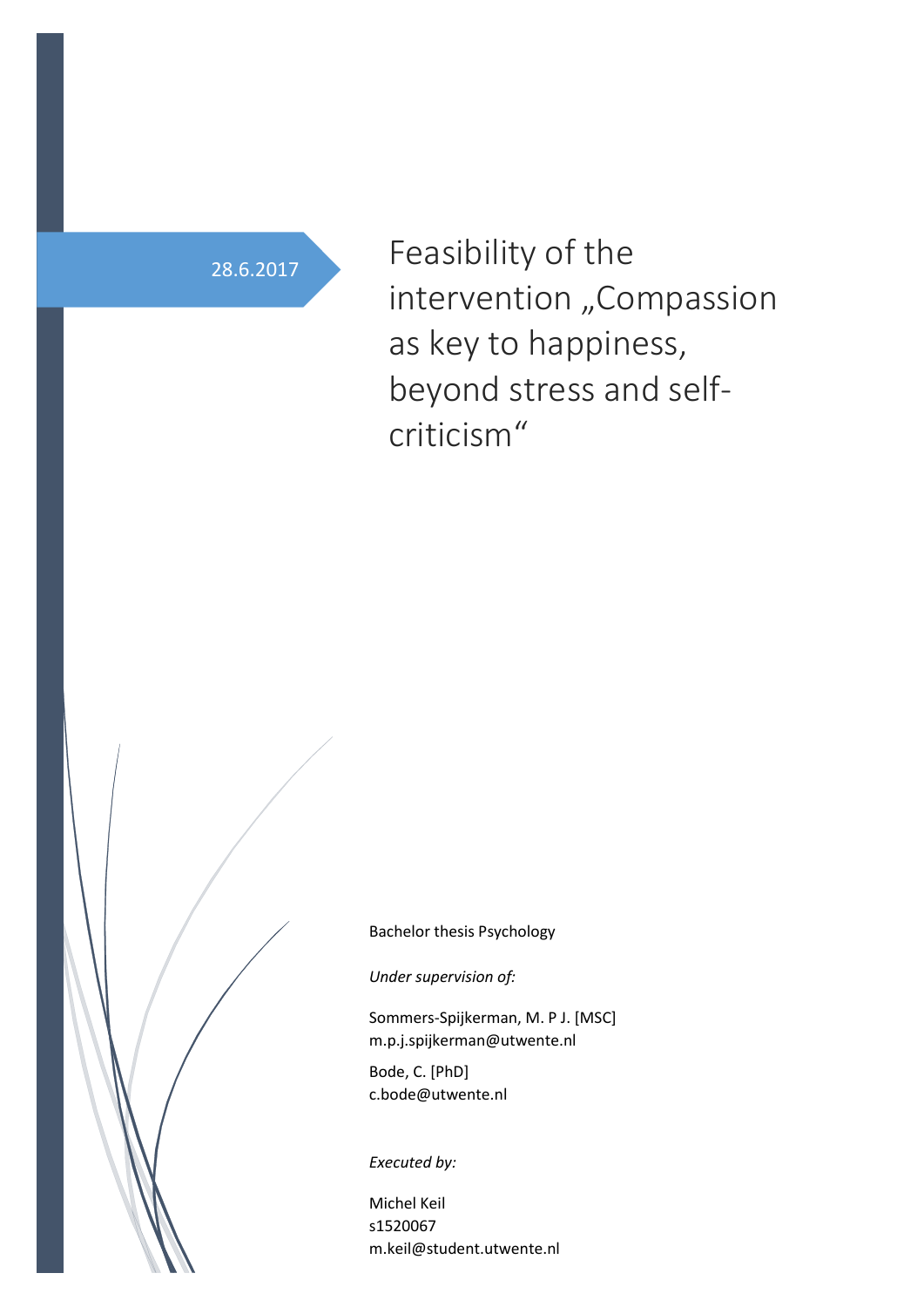# Index

| 3.1 Participants' perceptions of the intervention and e-mail guidance 14   |
|----------------------------------------------------------------------------|
|                                                                            |
| 3.3 Self-reported facilitators and barriers to intervention completion  16 |
|                                                                            |
|                                                                            |
|                                                                            |
|                                                                            |
|                                                                            |
|                                                                            |
|                                                                            |
|                                                                            |
|                                                                            |
|                                                                            |
|                                                                            |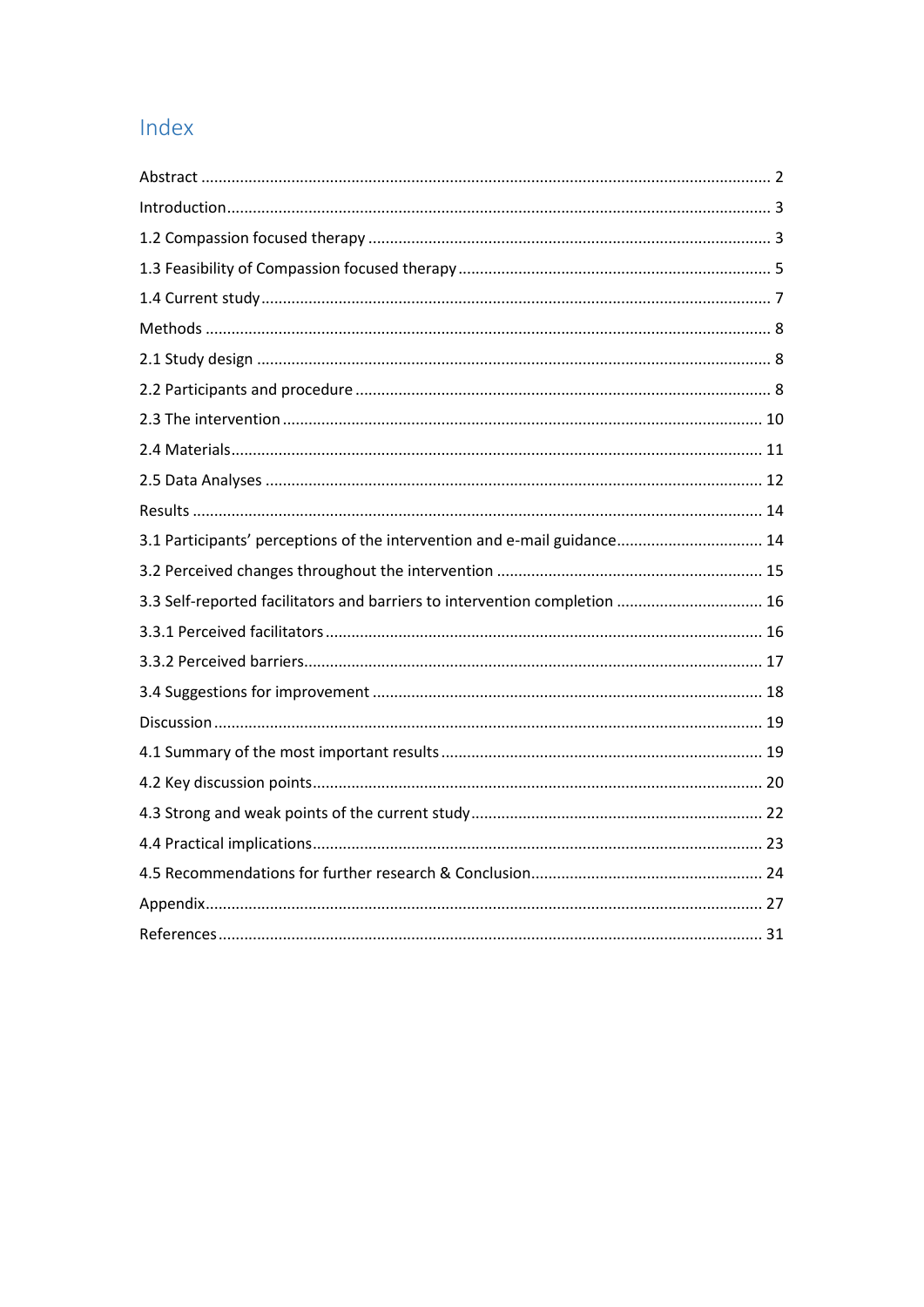# Abstract

<span id="page-2-0"></span>The current study is the first one to explore the feasibility of a self-help compassion focused therapy (CFT) intervention based on a large, recent randomized controlled trial. The intervention, "compassion as key to happiness, beyond stress and self-criticism", consisted of the eponymous book in combination with email guidance. The focus of the present research is 'acceptability', an aspect of feasibility that addresses individuals' perceptions of a given intervention. Data from the intervention group of the RCT was used, analysing the perceptions of 107 participants regarding overall satisfaction with the intervention, perceived changes through the intervention, facilitators and barriers to completion of the intervention and suggestions for future applications of the intervention. Results suggest that the intervention was generally perceived very positively. Especially the email guidance served as extra motivation for the completion of the intervention. However, some participants felt time pressure, as they were not able to try out all material present within the intervention. Other participants felt that they needed extra (digital) support, particularly for doing meditation exercises. In sum, for female, mostly high-educated and non-clinical participants, the intervention constituted an acceptable intervention for increasing compassion. In future research, it should be examined if similar acceptability is achieved in different populations, such as populations prone to psychological problems like the ones characterized by a low socioeconomic status. Furthermore, options for a fully digitalized version of the intervention should be analysed in terms of feasibility as well. .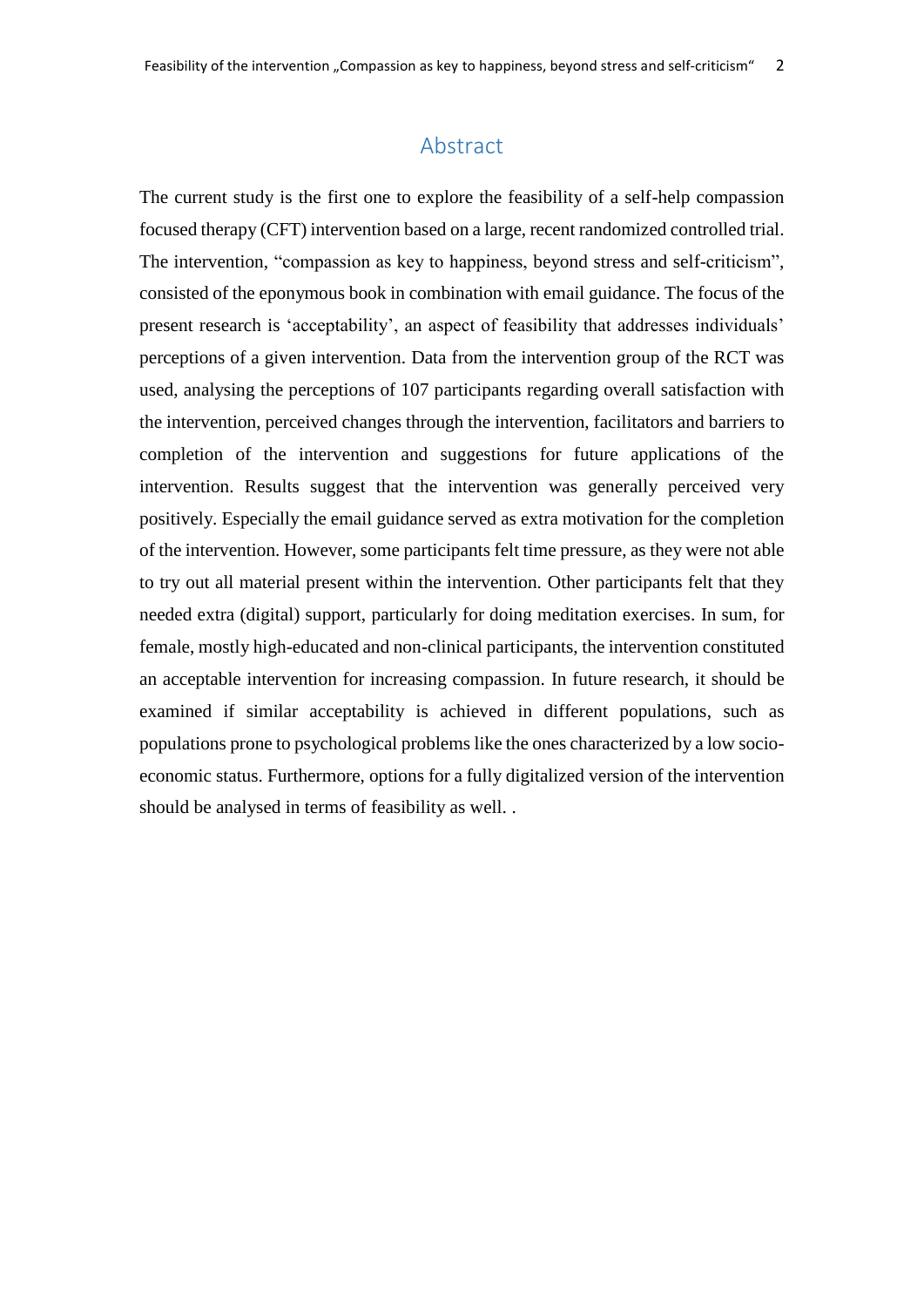## Introduction

<span id="page-3-0"></span>´Positive psychology´ is one of the latest tendencies within the field of psychology that aims to examine the nature of psychological, social and emotional well-being and ultimately boost the quality of life of human individuals (Seligman & Csikszentimihalyi, 2000). Compassion is one of the frequent occurring constructs from positive psychology that is believed to play a key role in this process. Gilbert (2014) defines compassion as a sensitivity to the suffering of oneself and others combined with a commitment to prevent or alleviate suffering. Three different forms of compassion can be distinguished: Compassion we express towards other people, compassion we can receive from others and compassion we direct at ourselves, called self-compassion (Gilbert, 2014).

From an evolutionary perspective, scientists believe that compassion is a distinct emotional state, but neither do they refer to it as distress nor as sadness nor love (Haidt, 2003). For them, compassion can be evaluated within its evolutionary function: As every organism strives to survive, so do humans. In order for a human being to survive it is necessary that one knows where to obtain help from and how to defend against threats. Therefore, it is inevitable that human beings possess an inborn, motivational system that leads to the fulfilment of this necessity. Compassion results from this motivational system and is a mechanism that involves recognizing other individuals' needs and reacting to them in an appropriate manner in order to reduce suffering and increase survival chances (Gilbert, 2014).

# <span id="page-3-1"></span>1.2 Compassion focused therapy

Based on this evolutionary perspective, compassion focused therapy (CFT) was developed and can act on the three types of compassion outlined above (Gilbert, 2009). According to Gilbert (2010), humans possess three systems that regulate their emotions: The threat system, the drive system and the soothing system. Each of these systems elicits certain emotions which are the driving force in order for someone to fulfill the purpose of that emotion regulation system. The threat system aims to detect and protect from danger. Anger and anxiety are emotions regulated by the threat system in order to achieve that goal. The drive system motivates humans to seek resources, it activates feelings of 'wanting' or 'pursuing' something. The soothing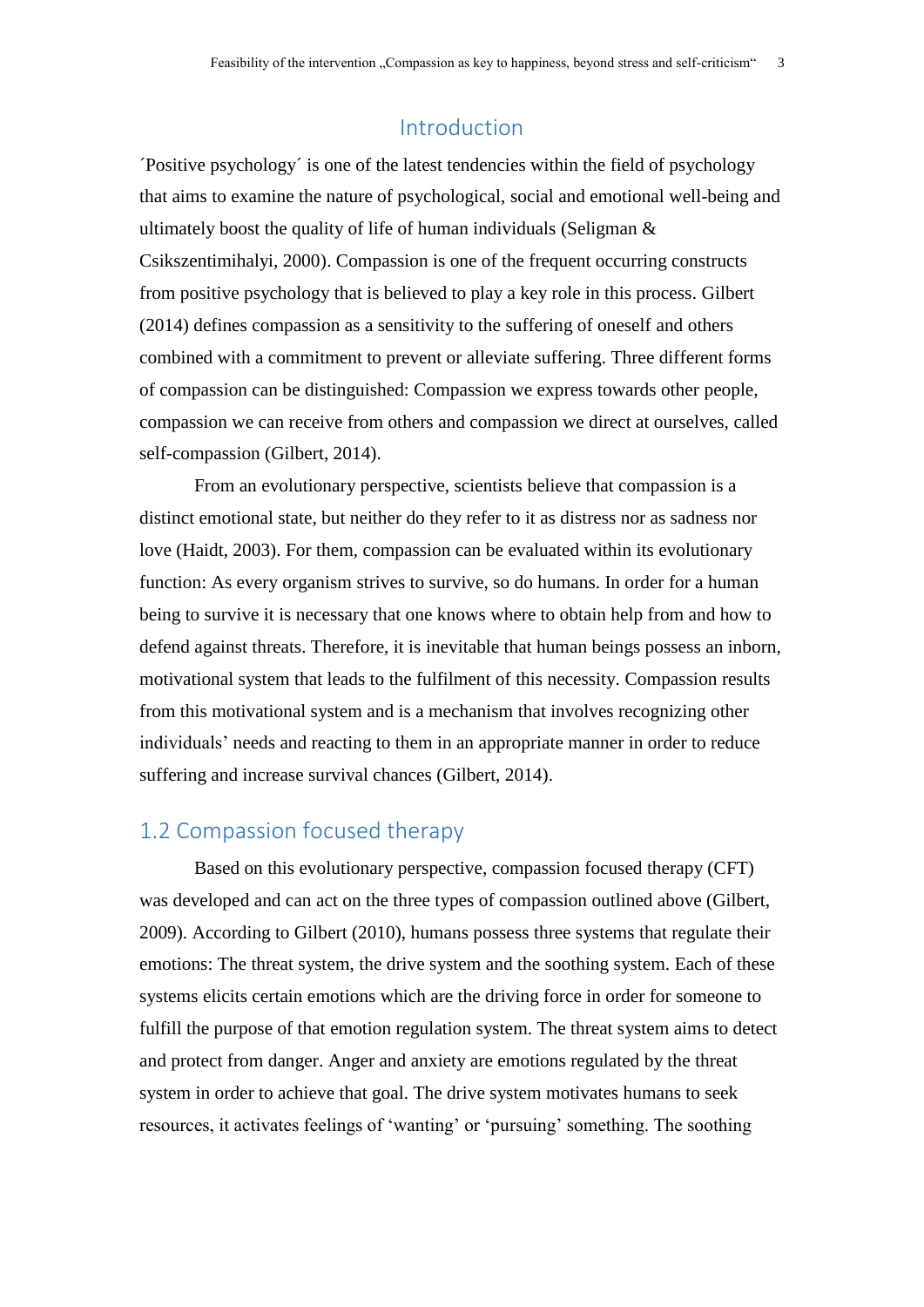system elicits feelings of contentment, safety and trust in order to regulate distress and promote bonding (Gilbert, 2013).

In CFT, it is assumed that imbalanced emotion regulation systems cause reduced well-being (Gilbert, 2009). Individuals who participate in CFT undergo various methods that ultimately enable participants to learn about compassion aspects and develop compassion skills (Gilbert, 2010). Its ultimate goal is to enhance quality of life by reducing problematic patterns of cognitions and emotions related to e.g., anxiety, shame and self-criticism (Gilbert, 2009).

CFT makes use of a variety of techniques derived from cognitive behavioral therapy, for example identifying, tracking and evaluating safety strategies or techniques that promote balanced reasoning, and combines them with concepts from e.g. developmental psychology and social psychology (Gilbert, 2014). The key idea of CFT is to teach individuals several compassion attributes and skills (Gilbert, 2009). There are six compassion attributes and six compassion skills. The six compassion attributes are *care for well-being (for others)*, *sensitivity*, *sympathy*, *distress tolerance*, *empathy* and *non-judgement* (Gilbert, 2009). The first attribute, care for well-being, is the general motivation of someone to aid another individual in need in coping with his or her perceived distress. The second attribute, sensitivity, which is the individuals' ability to detect and differentiate another persons' feelings and needs. The next attribute, sympathy, is the successful signalizing of emotional engagement with the individuals feelings of distress. Another attribute, distress tolerance, refers to the ability to endure high levels of emotion instead of feeling lost with them. Empathy is the attribute referring to the ability of taking someone's standpoint. It involves the actual understanding of another individual's perception and feelings. The last attribute is non-judgement, which means accepting the individuals' problems and difficulties as they are (Gilbert, 2009).

Next to the six attributes of compassion, Gilbert (2009) conceptualizes six skills of compassion: First, *compassionate attention* involves the ability to direct one's attention (from unpleasant thoughts or circumstances) to positive personal resources. *Compassionate reasoning* teaches how to refrain from one-sided reasoning to a more even reasoning. *Compassionate behavior* involves the ability to apply kindness and compassion to any activity, even if it is uncomfortable. *Compassionate imagery* enables people to create compassionate feelings for themselves, whereas *compassionate feeling* also includes being able to perceive compassion from other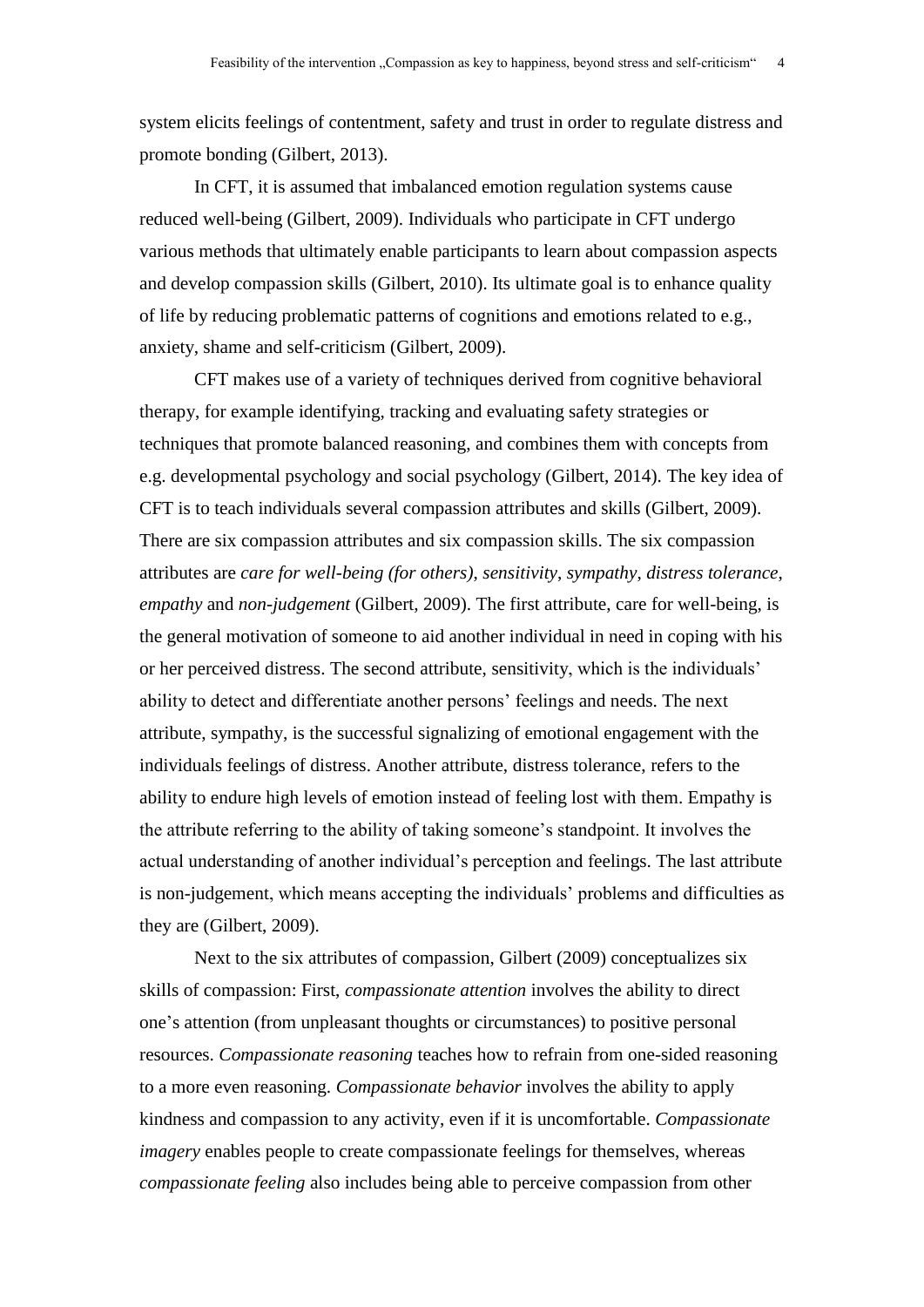individuals and giving compassion to other individuals. The last skill, *compassionate sensation*, relates to the ability to detect compassionate feelings within the body at the moment one displays compassionate behavior (Gilbert, 2009).

Practicing compassion has been shown to increase happiness and self-esteem (Mongrain, Chin & Shapira, 2010). Research on individuals who are selfcompassionate shows that they tend to have a significantly better mental health in comparison to those individuals who are not self-compassionate. For example, selfcompassionate individuals experience reduced levels of anxiety (Neff, Kirkpatrick & Rude, 2007) and perfectionism (Neff, Hseih & Dejitthirat, 2005) and greater optimism, positive affect and wisdom (Neff, Rude & Kirkpatrick, 2007). In their meta-analysis, Leaviss and Uttley (2014) analyzed the intervention outcomes of 14 CFT studies, three of which were randomized and controlled. They found that CFT is promising for the reduction of symptoms of a variety of mood disorders, especially those associated with high levels of self-criticism, such as depression and anxiety (Leaviss & Uttley, 2014). A more recent meta-analysis shows that CFT interventions are not only effective in the reductions of dysfunctional symptoms in clinical populations, but also in non-clinical populations (Kirby, 2016).

# <span id="page-5-0"></span>1.3 Feasibility of Compassion focused therapy

Although the effectiveness of CFT regarding the improvement of mental health is increasingly examined, feasibility studies and studies related to the subjective experience regarding CFT are barely available. Feasibility studies facilitate research progress and assure intervention suitability (Bowen, 2009). According to Bowen (2009), highly controlled studies, for example randomized controlled trials (RCTs), focus extremely on internal validity, which often results in neglecting external applicability. Internal validity is the degree to which a causation between two variables can be accurately demonstrated. Internal validity depends on three aspects: 1) the cause antecedes the effect; 2) cause and effect are related and 3) alternative explanations are ruled out (Anderson-Cook, 2005). Whereas internal validity especially concerns the causal relations within an experiment, feasibility studies focus on the "real world" application of interventions, taking into account the circumstances under which a particular intervention was conducted and therefore examine their external relevance (Bowen, 2009). There are 8 areas of focus in feasibility studies: Acceptability, demand, implementation, practicality, adaptation, integration,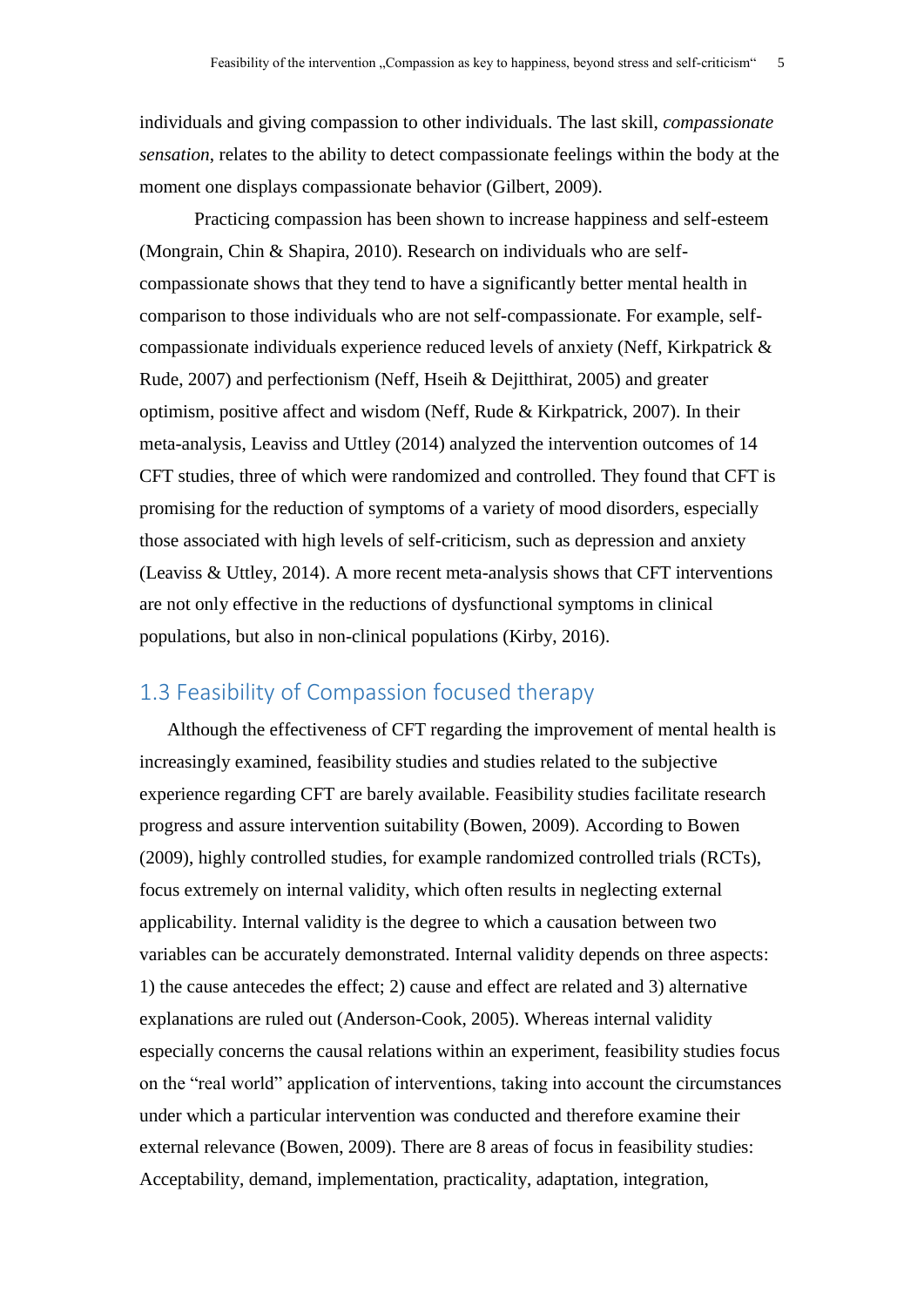expansion and limited-efficacy testing (Bowen, 2009). *Acceptability* concerns how individuals react to the intervention. This is also the focus in the current study, which examines the acceptability of a self-help CFT intervention. Acceptability studies can focus on the general satisfaction with the intervention, its appropriateness for the target group (that includes how suitable the target group perceives the intervention) and the intent to use the intervention in the future (Bowen, 2009). *Demand* examines in how far an intervention is needed by e.g. collecting data regarding the estimated use of the intervention or evaluating to what extent an actual intervention was used. *Implementation* describes to what extent the proposed intervention can be fully executed as intended, whereas *practicality* focuses on the delivery of the intervention when resources are limited. *Adaptation* deals with the flexibility of an intervention, its main concern is: Can the intervention be modified in order to fit it in a different environment? *Integration* studies examine to what extent an intervention fits into an existing infrastructure and how sustainable it is in it. *Expansion* analyzes in how far an already-successful intervention would be useful in another context. *Limitedefficacy testing* describes feasibility studies that explore interventions in a restricted manner. For example, 'limited-efficacy testing' studies may only focus on intermediate outcomes instead of final results (Bowen, 2009).

The feasibility of CFT has been examined in a number of studies mainly focusing on acceptability and demand. In a recent individual unguided self-help CFT intervention study with thirty-nine non-clinical Swiss participants, mostly female and highly educated, Krieger et al. (2016) show that time spent on the program significantly predicts the level of self-compassion and ultimately well-being after the intervention. In another feasibility study, seven British participants that all suffered from post-traumatic stress disorder and from which four completed a group CFT intervention and three an individual CFT intervention stated that the success in developing self-compassion is influenced by the relationship towards other group members and especially towards the therapist (Lawrance & Lee, 2013). Important aspects regarding the therapeutic relationship included feeling cherished and comprehended. Another feasibility study of an experimental one-session brief compassion focused imagery intervention based on a German sample with fifty-one psychotic participants revealed a positive non-significant trend regarding the perceived benefit of the intervention (Ascone et al., 2016). In a feasibility study executed by Heriot-Maitland et al. (2014), a British group of inpatients on an acute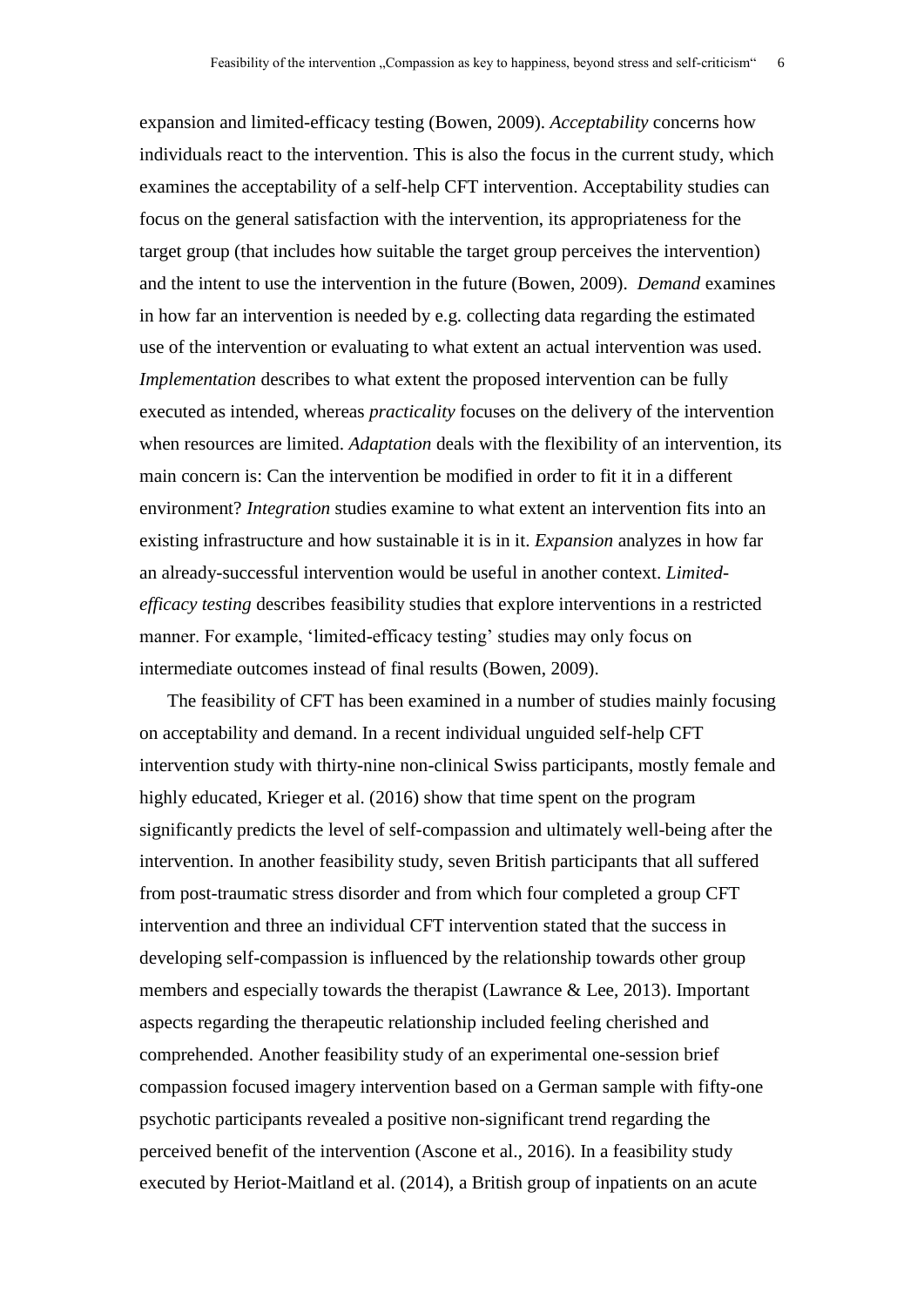mental health hospital found the topics addressed in the CFT intervention (i.e. compassion skills and compassion attributes) helpful (Heriot-Maitland et al., 2014).

# <span id="page-7-0"></span>1.4 Current study

Although a number of small-scale pilot studies examined aspects of feasibility of CFT interventions in different settings and populations, this is the first study to examine the feasibility of CFT in the context of a large randomized controlled trial (RCT) conducted in a real-life setting. As already mentioned, acceptability shall be the feasibility focus in the current study.

The CFT intervention to be evaluated on its feasibility consists of a self-help book combined with e-mail guidance by a counsellor. Its goal was to increase wellbeing in Dutch adults with low to moderate levels of well-being. The short-term and long-term effectiveness of this CFT intervention was investigated in a two-arm parallel RCT. Compared to a waitlist control group, that only received the self-help book and no email guidance after a waiting period of six months, the CFT group showed superior improvement on well-being and psychological distress (e.g., depressive/anxiety symptoms, stress, self-criticism), until six months after baseline (i.e. three month follow-up). At nine month follow-up, positive changes within the CFT group were either maintained or extended (Sommers-Spijkerman et al, under review).

However, the following question remains unanswered: To what extent did the participants perceive the CFT self-help intervention as an acceptable intervention for increasing their compassion? In order to answer this question the current research specifies four research questions that are linked to the three aspects of acceptability outlined above:

- 1) What are participants' perceptions of the intervention and the e-mail guidance provided?
- 2) What personal changes did participants experience throughout the intervention?
- 3) What are facilitators and barriers to completing the intervention according to the participants?
- 4) What suggestions do participants make in order to improve the CFT intervention in the future?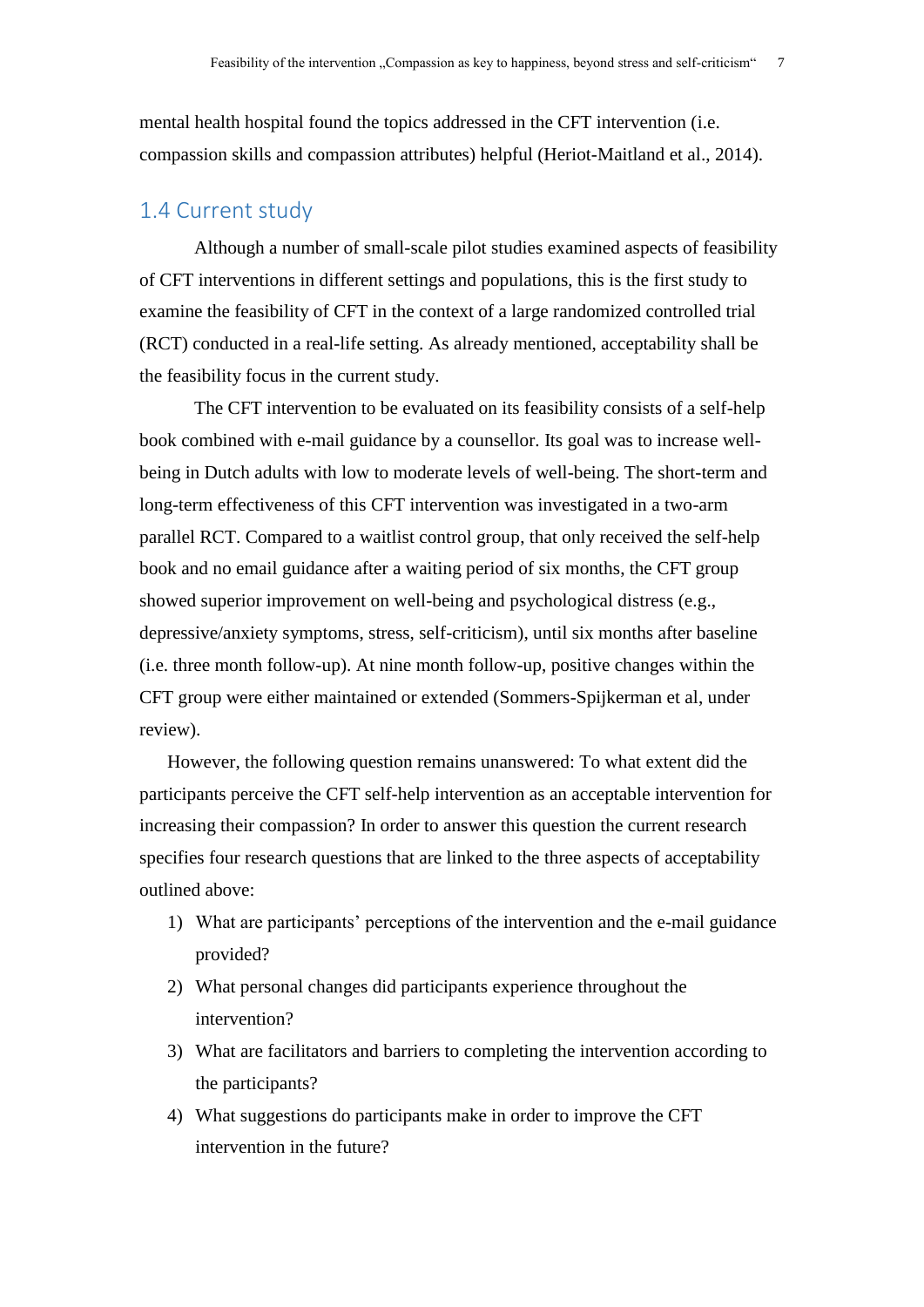# Methods

# <span id="page-8-1"></span><span id="page-8-0"></span>2.1 Study design

The current study analyzed data of a two-arm parallel RCT consisting of an intervention group and a waitlist control group. The experimental condition received the self-help course "Compassion as key to happiness, beyond stress and selfcriticism" with weekly e-mail support.

Evaluation assessments regarding feasibility were made directly after the intervention (T1; 3 months after baseline). This assessment concerned only the intervention group, since the control group received the intervention not until 6 months after baseline (T2). Hence, only data from the intervention group was used to assess feasibility of the intervention in the current study.

The RCT from which data is analyzed in the current study got approval from the Faculty of Behavioral Sciences Ethics Committee and was registered in the Netherlands Trial Register (NTR5413).

# <span id="page-8-2"></span>2.2 Participants and procedure

Participants were recruited via a positively formulated advertisement in two national Dutch newspapers. The advertisement contained a link to the research webpage which comprised detailed information regarding the purpose and process of the study. On this webpage, people could sign up by filling out an online screening questionnaire that also contained an informed consent.

Inclusion criteria for the intervention were: 1) an age of 18 years or older; 2) low to moderate levels of well-being according to the Mental Health Continuum-Short Form (MHC-SF; Lamers, Westerhof, Bohlmeijer, ten Klooster, & Keyes, 2011); 3) access to the internet (either with tablet, laptop or computer), 4) possession of a valid e-mail address; 5) sufficient Dutch language proficiency and 6) informed consent, meaning that participants agreed to the nature of the intervention/study. Criteria that led to the exclusion of participants were: 1) flourishing, as indicated by the MHC-SF (Lamers et al., 2011); and 2) moderate to severe depressive and/or anxiety symptoms, indicated by a score  $> 11$  on the depression or anxiety subscale of the Hospital Anxiety and Depression Scale (HADS; Zigmond & Snaith, 1983).

Of 470 participants who initially completed the screening questionnaire on the research webpage, 216 were excluded, because of either insufficient Dutch language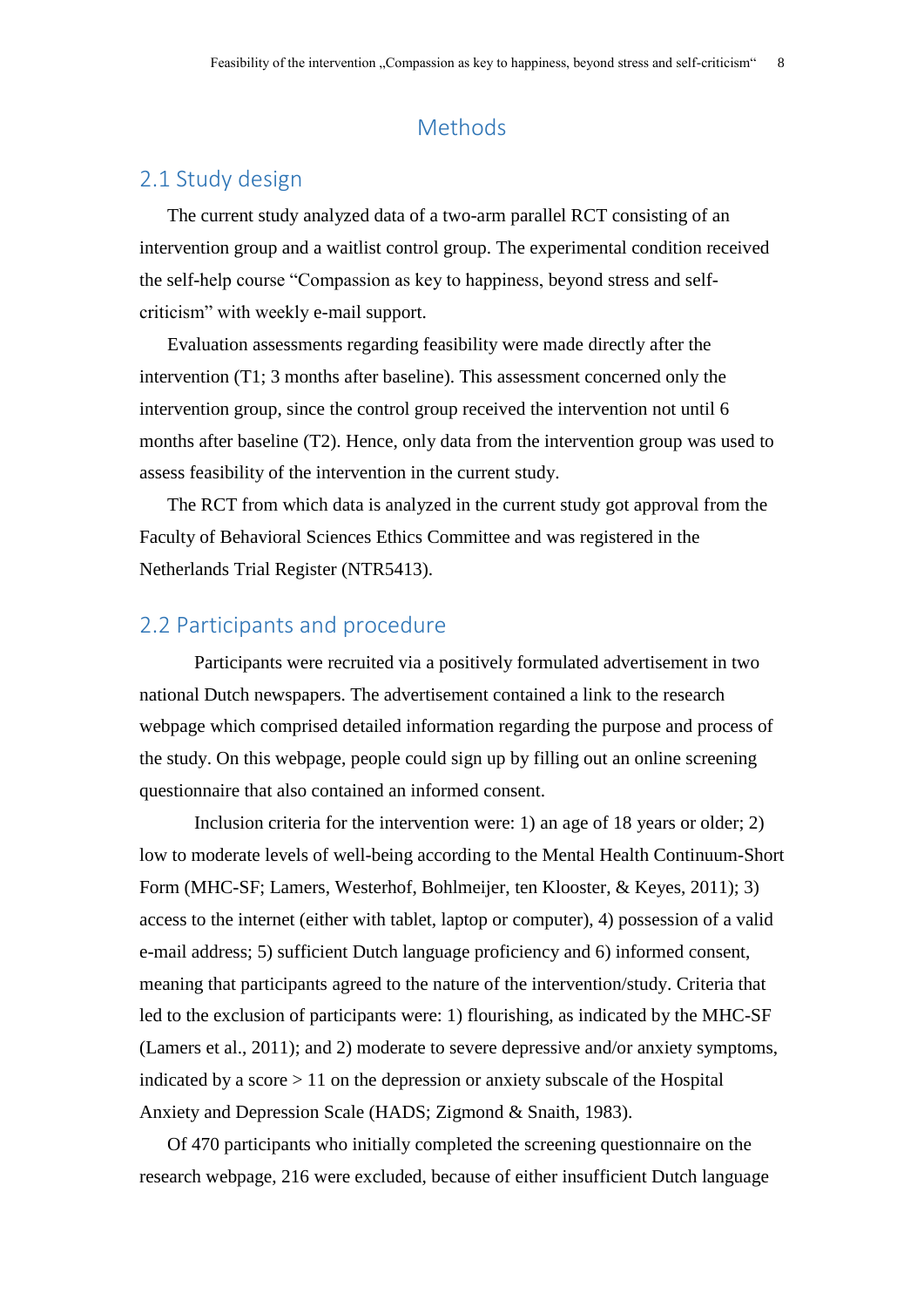proficiency ( $n = 1$ ), incomplete screening data ( $n = 48$ ), flourishing ( $n = 36$ ) or due to scores higher than 11 on the HADS-A/D, indicating moderate to severe depression (n  $= 132$ ). Furthermore, nine participants were excluded because of incomplete baseline assessments ( $n = 11$ ). A total of 121 individuals were then allocated to the experimental group (CFT) and 122 to the waitlist control group (WCG). One hundred and seven participants from the intervention group answered the evaluation form to be analyzed in this study. They had a mean age of  $52.78$  years (*SD* = 9.87, range 20 – 78). All participants were Dutch. Most were female (80.4%), highly educated (84.2%), married (51.4%) and cohabited (62.6%). For more detailed information about the participants of the complete RCT see Sommers-Spijkerman et al. (under review)

|                                                       | <b>CFT</b>   |  |  |
|-------------------------------------------------------|--------------|--|--|
|                                                       | $(n = 107)$  |  |  |
| Age, years                                            |              |  |  |
| Mean (SD)                                             | 52.78 (9.87) |  |  |
| Range                                                 | $20 - 78$    |  |  |
| Gender, n (%)                                         |              |  |  |
| Male                                                  | 18(19.6)     |  |  |
| Female                                                | 89 (80.4)    |  |  |
| Nationality, n (%)                                    |              |  |  |
| Dutch                                                 | 107(100)     |  |  |
| Other                                                 |              |  |  |
| Marital status, n (%)                                 |              |  |  |
| Married/registered partnership                        | 54 (51.4)    |  |  |
| Not married (never married, divorced, widowed)        | 53 (48.6)    |  |  |
| <b>Living Situation</b>                               |              |  |  |
| With partner                                          | 67(62.8)     |  |  |
| Without partner                                       | 40(37.2)     |  |  |
| Education level (higher level completed), n (%)       |              |  |  |
| Low (primary school, lower vocational education)      | 4(3.7)       |  |  |
| Intermediate (secondary school, vocational education) | 13(12.1)     |  |  |
| High (higher vocational education, university)        | 90 (84.2)    |  |  |

| -------- |                                                                                 |  |  |  |  |
|----------|---------------------------------------------------------------------------------|--|--|--|--|
|          | Baseline characteristics of the participants that answered the evaluation sheet |  |  |  |  |

Table 1.

*Note: CFT = Compassion focused therapy*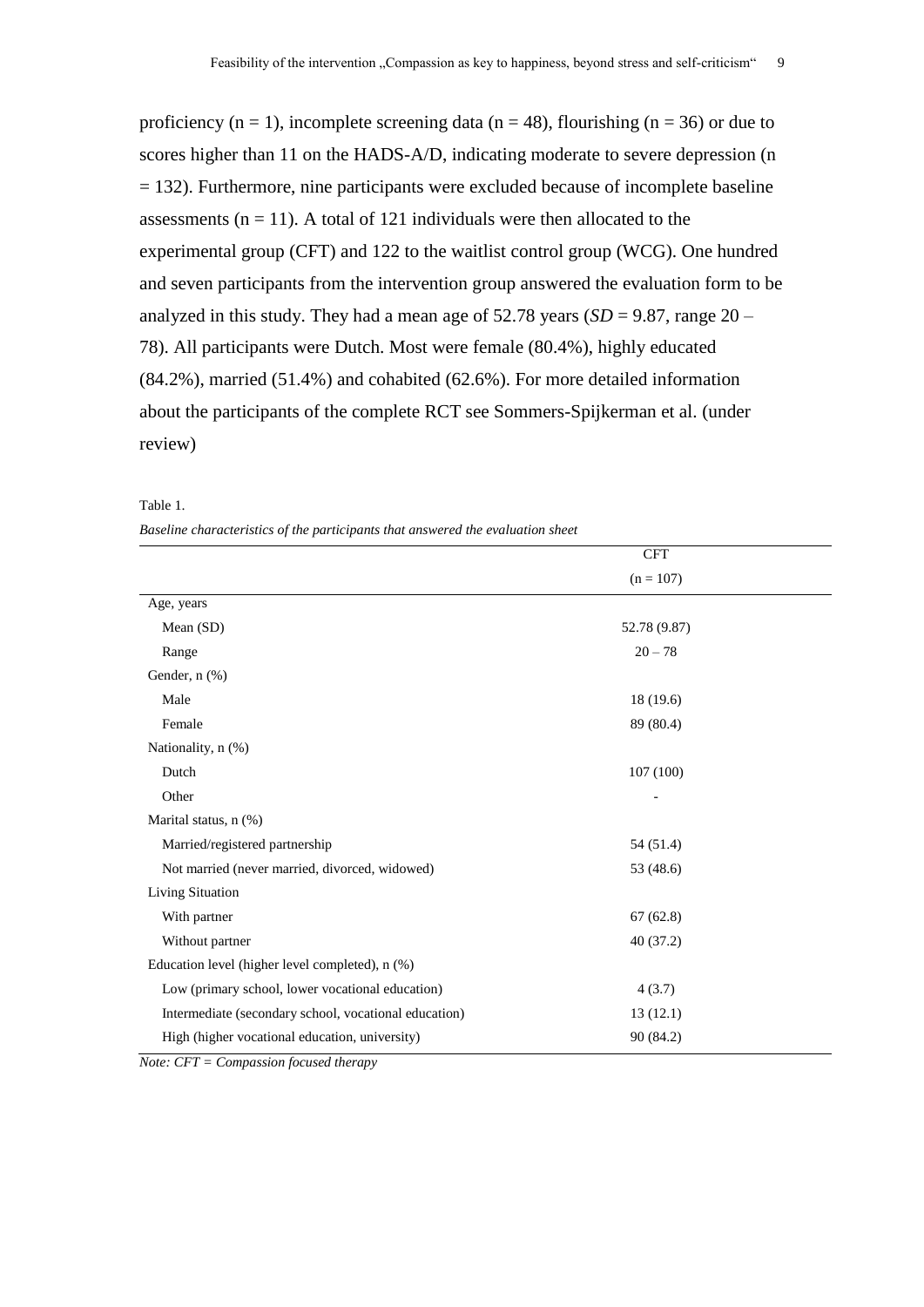## <span id="page-10-0"></span>2.3 The intervention

Participants within the experimental condition received the self-help book "Compassion as key to happiness, beyond stress and self-criticism" (Hulsbergen & Bohlmeijer, 2015) at their home address. The self-help course consisted of seven lessons that could be completed within seven weeks, although participants had nine weeks to complete it in sequential order. The lessons were: (1) self-criticism and selfcompassion; (2) emotion systems; (3) developing kindness; (4) making use of resources for compassion; (5) addressing youth experiences; (6) changing circumstances and (7) compassion for others. The ultimate goal of the intervention was to aid participants in the cultivation of more self-compassion and well-being.

Each lesson consisted of psycho-educational information on an important aspect of compassion and several exercises. For example, one exercise consisted of actively perceiving the particular target of one's self-criticism (What am I criticizing?), noticing its bodily effects and finally strengthening self-kindness. Another exercise, was aimed at creating a personal medium (a painting, a text, a photograph, or whatever suits the participant best) that expresses compassion and having participants looking at it frequently.

For every lesson, one core exercise was suggested, for lesson one till four also offered in the form of audio exercises via e-mail. Even though participants were encouraged to engage in different exercises, they could freely choose between whatever exercises they felt were appropriate given their current personal situation and decide how much time they would spend on each of these exercises. Participants within the intervention group received weekly e-mail guidance, in order to increase adherence and motivate participants to engage in daily compassion practice. Motivating through emails worked by positively reinforcing participants, answering questions about the information or exercises, advising participants about how to deal with upcoming difficulties and introducing next week's lesson. Two graduated psychologists, two Master students Psychology and one PhD candidate trained and supervised by two experienced healthcare psychologists provided email guidance. A more detailed overview regarding the intervention content is summarized in Table 2.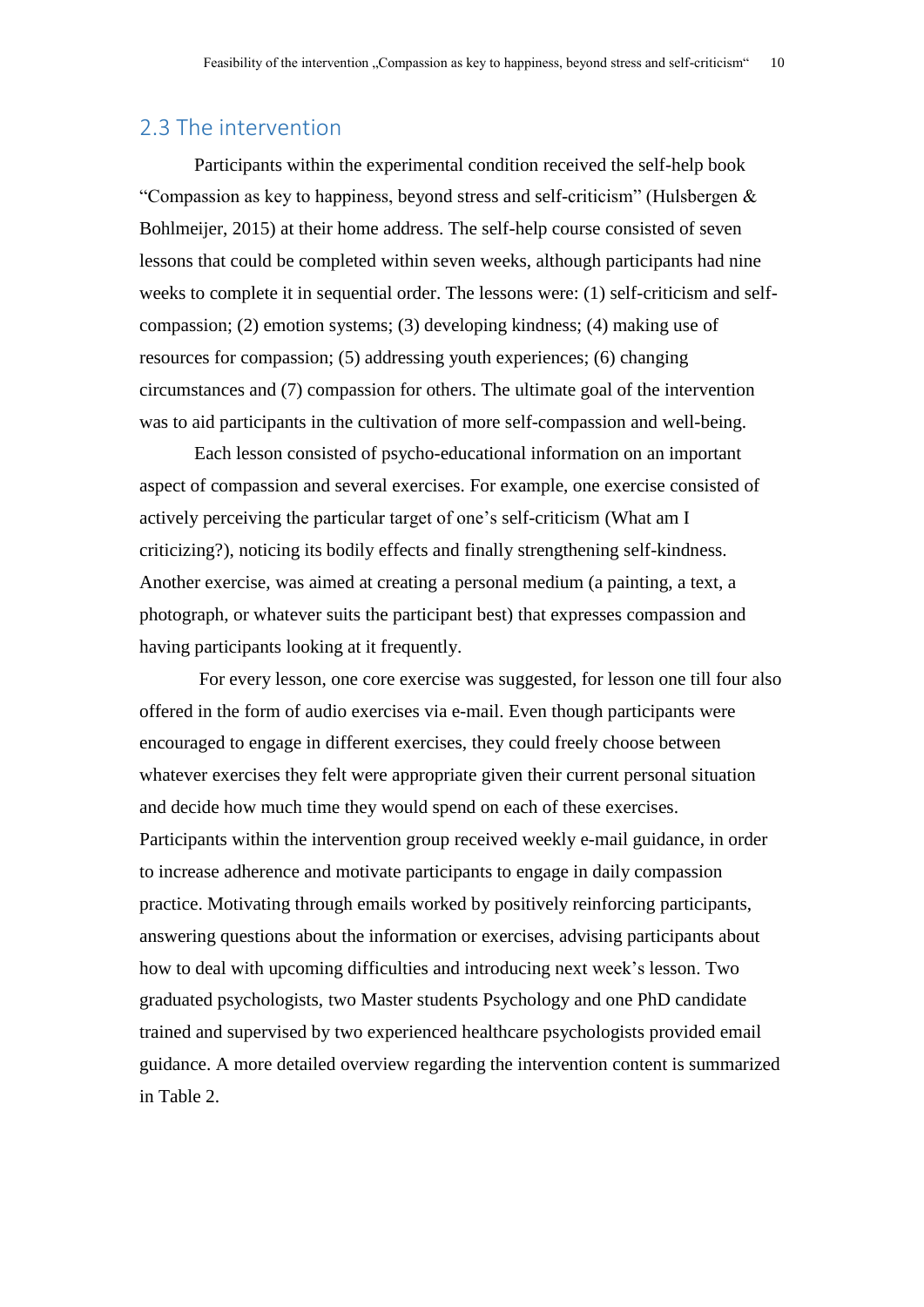#### Table 2.

*Schematic overview of the CFT intervention*

|    | Lesson                                                              | Compassion attribute                                                      | Compassion skill                                                                                       |
|----|---------------------------------------------------------------------|---------------------------------------------------------------------------|--------------------------------------------------------------------------------------------------------|
| 1. | Chronic stress and the<br>importance of<br>compassion               | Sensitivity                                                               | Compassionate sensation                                                                                |
| 2. | Emotion systems and<br>their link to<br>compassion                  | Care for well-being<br>Sensitivity                                        | Compassionate imagery<br>Compassionate reasoning<br>Compassionate sensation                            |
| 3. | From self-criticism to<br>self-kindness                             | Non-judgment                                                              | Compassionate attention<br>Compassionate reasoning<br>Compassionate feeling<br>Compassionate sensation |
| 4. | Identifying and using<br>resources for<br>compassion                | Sensitivity<br>Sympathy                                                   | Compassionate feeling<br>Compassionate attention<br>Compassionate reasoning                            |
| 5. | Compassion for<br>childhood experiences                             | Distress tolerance                                                        | Compassionate reasoning<br>Compassionate imagery<br>Compassionate feeling<br>Compassionate sensation   |
| 6. | Addressing<br>circumstances that<br>contribute to chronic<br>stress | Distress tolerance                                                        | Compassionate behaviour                                                                                |
| 7. | Compassion for others                                               | Care for well-being<br>Sensitivity<br>Sympathy<br>Empathy<br>Non-judgment | Compassionate feeling<br>Compassionate reasoning<br>Compassionate behavior                             |

# <span id="page-11-0"></span>2.4 Materials

In order to collect the necessary data from participants; an evaluation form was created that contained questions and statements regarding 1) satisfaction with the intervention and e-mail guidance, for example: "The course fit my personal wishes and needs"; 2) perceived changes throughout the intervention; 3) perceived facilitators and barriers regarding completion of the interventions and; 4) an invitation to make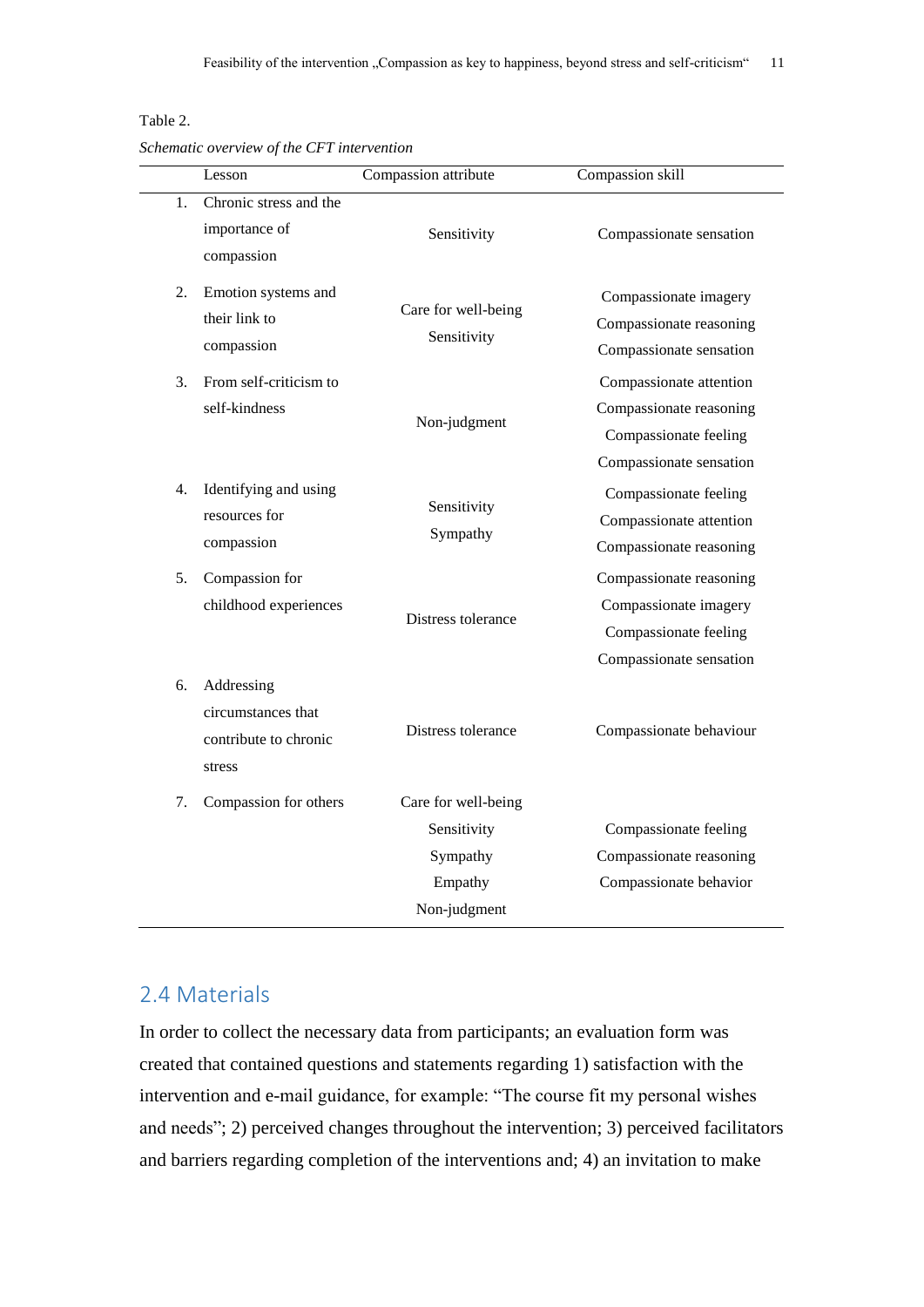suggestions for improving in the current intervention. Research question 1 was answered based on quantitative data, whereas research questions 2, 3 and 4 were answered based on qualitative data (open questions). The qualitative data was especially used to deepen the information extracted from the quantitative data of research question 1. The complete questionnaire can be found in the Appendix A.

# <span id="page-12-0"></span>2.5 Data Analyses

Since the present data involves both quantitative and qualitative data, a mixedmethod analysis was used. In order to analyze the quantitative data, SPSS 24.0 was used. For questions to be rated on Likert scales, frequencies per question were calculated and summarized in tables.

For the qualitative data (4 open questions), an inductive content analysis was performed. Inductive content analysis is especially applicable to the present research, since it focuses on creating theory about the data instead of outlining an already existing phenomenon or theory. An inductive content analysis is a qualitative analyses technique that aims to transform a greater mass of audio or written material into smaller, more manageable data, usually by identifying recurring themes (codes) within the given data (Elo & Kyngäs, 2008). The analysis involves five steps, namely: 1) preparing the data, which usually means transcribing verbal information (if applicable); 2) defining the unit of analysis or deciding if code units should be individual themes or an actual present linguistic unit within the data (e.g., a word or a phrase that frequently arises); 3) developing categories and a coding scheme, that is categorizing the present data in categories and code units; 4) testing the coding scheme on a sample of text; and 5) coding the whole text (Zhang and Wildemuth, 2009). In the current research, these five steps were applied as follows: Step 1 consisted of ordering all answers participants gave relating to the particular question. Transcribing was not necessary, since all information was provided in written form. In step 2, the unit of analysis was defined, in this case individual themes. This made sense, since participants had different backgrounds and education levels and therefore, it was not expected that they would use the same words to describe the same phenomena (For example, some participants had more experience reading and writing texts and were therefore likely to have a broader vocabulary than others). Only in this case literal linguistic units could have made sense. The codes were then defined in step 3 by looking at the actual data (e.g. one code is called "positive perspective").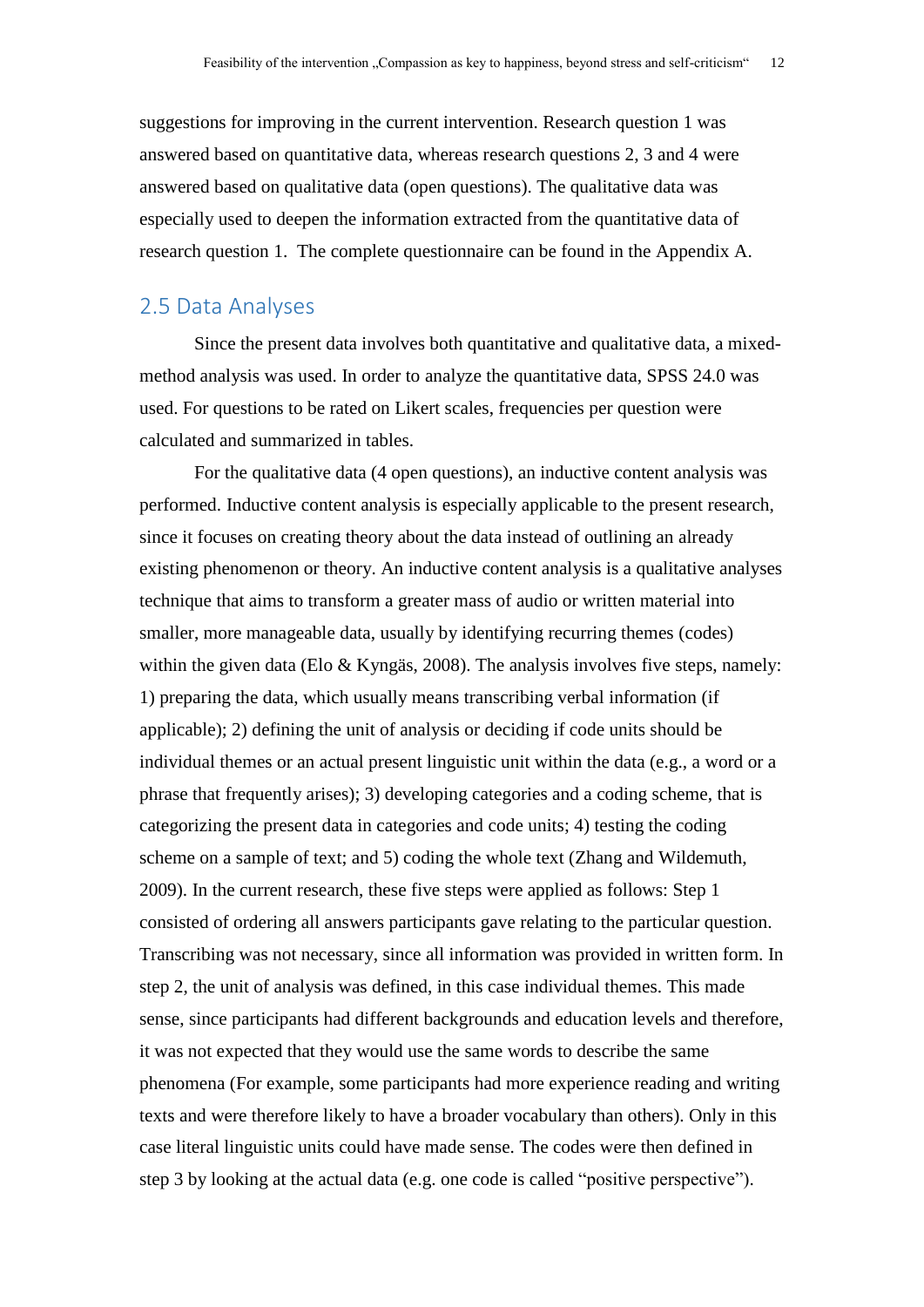Step 4 involves testing the codes on a sample of the data and step 5 applying it on the whole. However, since participants gave relatively short answers to each questions, the last steps were merged. One coder worked on coding the entire data. The way codes are presented in the Results section is in a descending order, beginning with the most frequent codes descending to the less frequent codes. To determine the frequency of a code, the number of quotes belonging to the particular code were count. An overview of all the codes can be found in the Appendix B.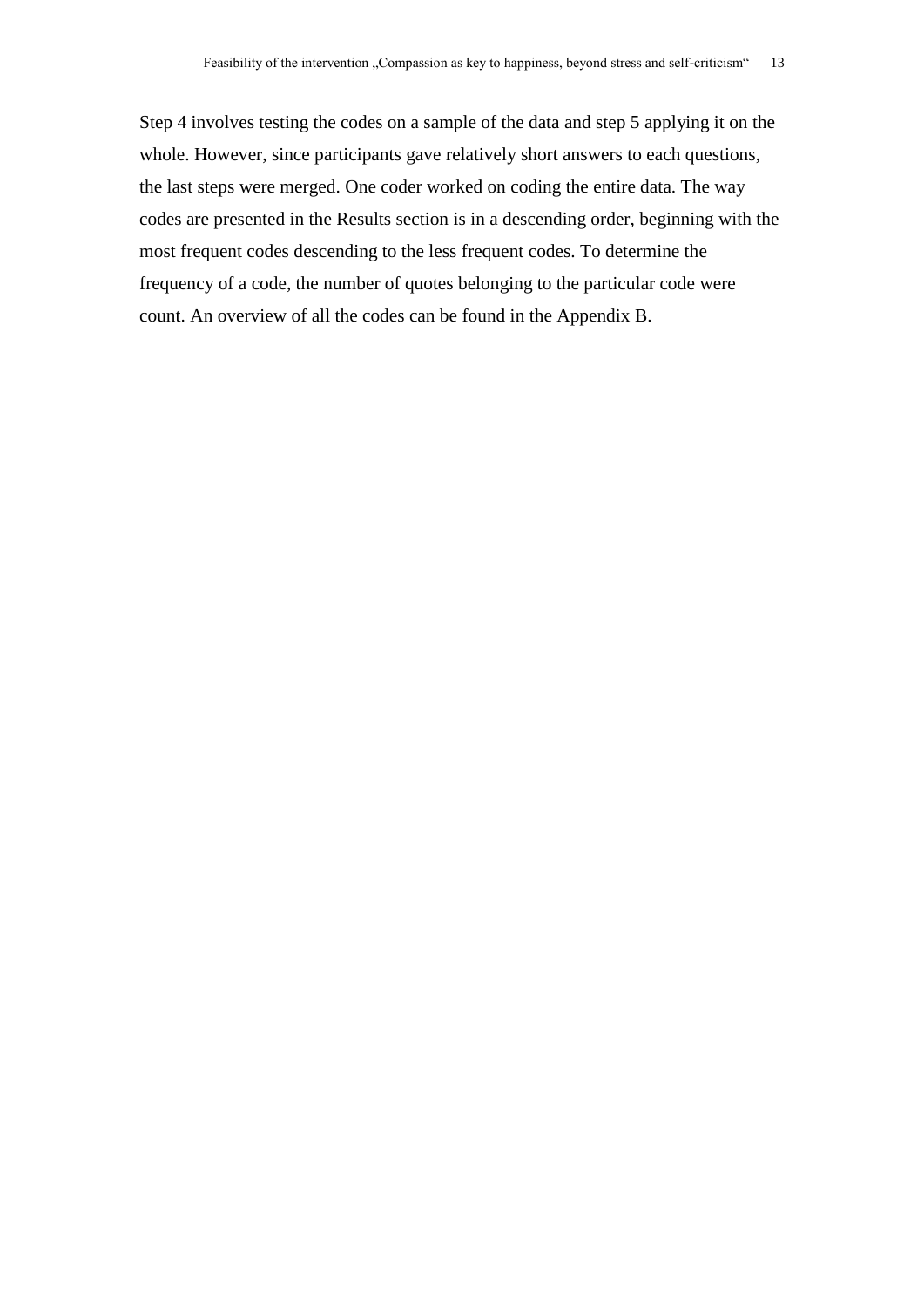# Results

# <span id="page-14-1"></span><span id="page-14-0"></span>3.1 Participants' perceptions of the intervention and e-mail guidance

The overall grade assigned to the intervention by the participants was 7.7, indicating a positive attitude towards the intervention. Summarizing table 1 further specifies which parts of the intervention were evaluated positively (or negatively). The intervention generally fit participants' personal wishes and was also perceived as easy to follow. The e-mail support was also generally received well and was rated with an average grade of 7.3 by the participants Participants were most satisfied about the comprehensibility of the information and exercises.

Despite overall positive perception of the intervention, participants were less unanimous about the exercise difficulty. Although slightly more than half of the participants (53.2%) found the exercises easy to complete, 29.2% were neutral and 16.6% did not agree to the statement that the exercises were easy to complete.

Table 3

|                                                                          | Strongly | Disagree | Neither   | Agree     | Strongly   |
|--------------------------------------------------------------------------|----------|----------|-----------|-----------|------------|
|                                                                          | disagree | $n$ (%)  | Disagree  | $n$ (%)   | Agree      |
|                                                                          | $n$ (%)  |          | Nor Agree |           | $n$ $(\%)$ |
|                                                                          |          |          | $n$ (%)   |           |            |
| The course fit my personal wishes<br>and needs.                          | 0(0)     | 8(7.5)   | 16(15)    | 59 (55.1) | 24 (22.4)  |
| I found the course easy to follow                                        | 0(0)     | 2(1.9)   | 21(19.6)  | 56 (52.2) | 26(24.3)   |
| The course yielded new<br>information for me.                            | 5(4.7)   | 8(7.5)   | 17(15.9)  | 56 (52.3) | 21 (19.6%) |
| I could understand the<br>information/exercises.                         | 0(0)     | 1(0.9)   | 7(6.5)    | 57(53.3)  | 42 (39.3)  |
| I found the exercises easy to<br>complete.                               | 0(0)     | 18(16.6) | 32(29.9)  | 47 (43.9) | 10(9.3)    |
| I am happy with the amount of<br>information and exercises I<br>received | 0(0)     | 8(7.5)   | 16(15)    | 58 (54.2) | 25(23.4)   |
| It felt good working with the<br>book.                                   | 0(0)     | 7(6.5)   | 10(9.3)   | 49 (45.8) | 41 (38.3)  |

*Frequency values of questions regarding personal experiences with the CFT intervention (n = 107)*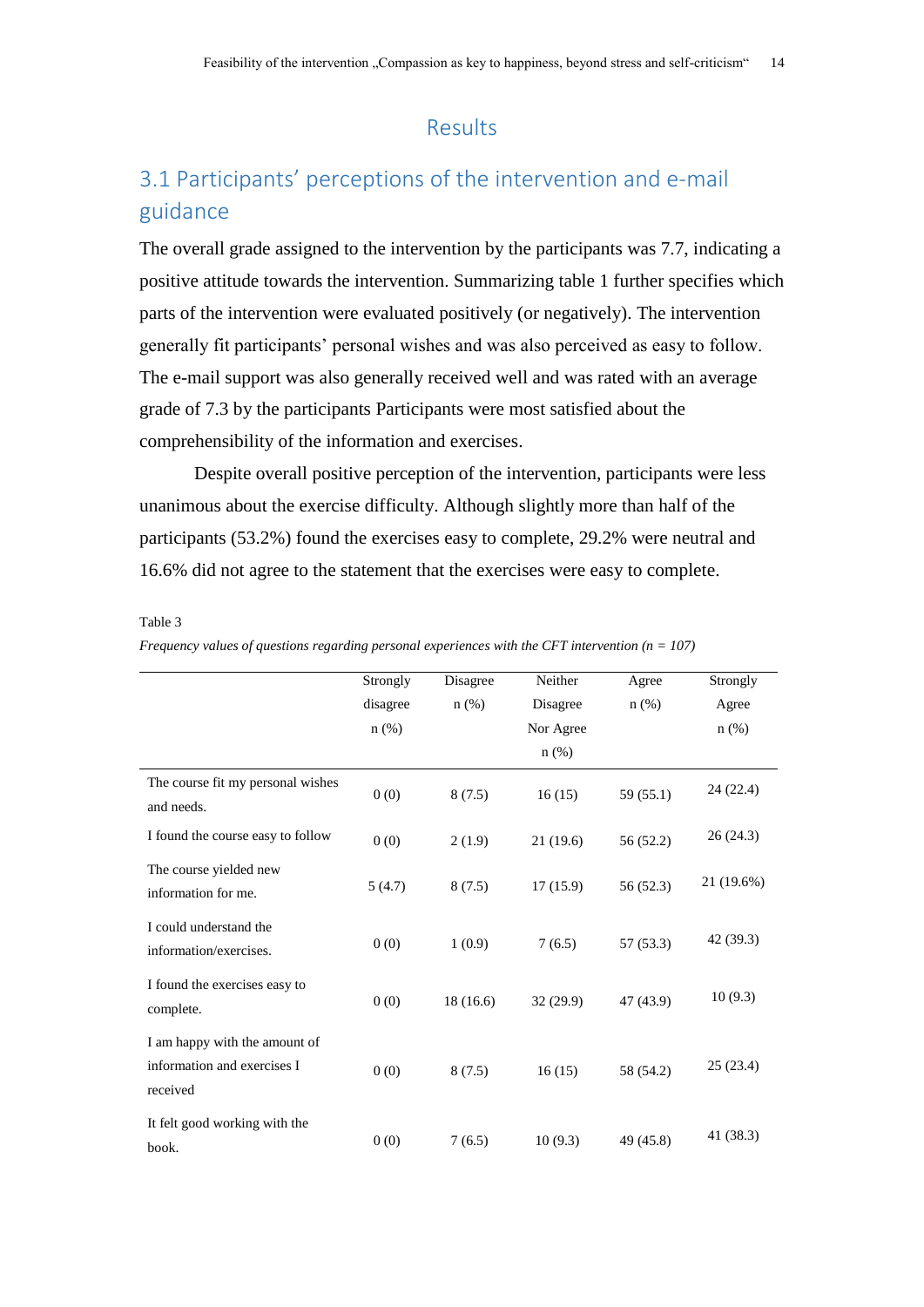| I thought: "This is something for<br>me."                                                | 1(0.9) | 8(7.5)   | 19 (17.8) | 53 (49.5) | 26(24.3)  |
|------------------------------------------------------------------------------------------|--------|----------|-----------|-----------|-----------|
| The course gave me tools on how<br>to increase my (self-)compassion<br>and/or well-being | 0(0)   | 3(2.8)   | 9(8.4)    | 51 (47.7) | 44 (41.1) |
| I found the email support useful                                                         | 0(0)   | 13(12.1) | 17(15.9)  | 50 (46.7) | 27(25.2)  |
| I found the email support helpful                                                        | 0(0)   | 9(8.4)   | 25(23.4)  | 50 (46.7) | 23(21.5)  |
| I found the email support<br>stimulating                                                 | 2(1.9) | 9(8.4)   | 19(17.8)  | 48 (44.9) | 29(27.1)  |

With respect to the duration of the course, the data revealed that nearly a quarter perceived the intervention as too short  $(24.4\%, n = 26)$  and the remaining 75.7% (*n* = 81) found the duration adequate.

# <span id="page-15-0"></span>3.2 Perceived changes throughout the intervention

Five recurring themes were most remarkable within the answers given to the question if and what changes participants did perceive. These themes are called *new activities and incorporated exercises*, *self-kindness*, *awareness*, *compassion for others* and *positive perspective*.

With new activities the current study refers to new habits participants adopted during or after the intervention. Participants mention specific activities, such as taking "more time to relax, riding the bike, reading, [fostering] social contacts", doing volunteer work as, e.g., a nurse or listening (more) to music. However, most of the time participants made general statements as "I have become more active and take better care of myself". Incorporated exercises is part of the theme, since it illustrates how participants incorporated the actual exercises learnt within the intervention into their daily lives. They frequently do breathing exercises, sit consciously or meditate.

With self-kindness we mean the ability to overcome the inner critic, or as one participant calls it, the "critical voice". It is remarkable on how many different levels participants saw themselves as being able to deal with self-condemning thoughts after the intervention. One participant said that he goes to work with less stress, because he focuses on doing his best, which he evaluates as good enough even in the face of apparent failure. Another participant made significant progress in terms of accepting his emotions: "During my check-up, I received an anomalous cardiogram. That made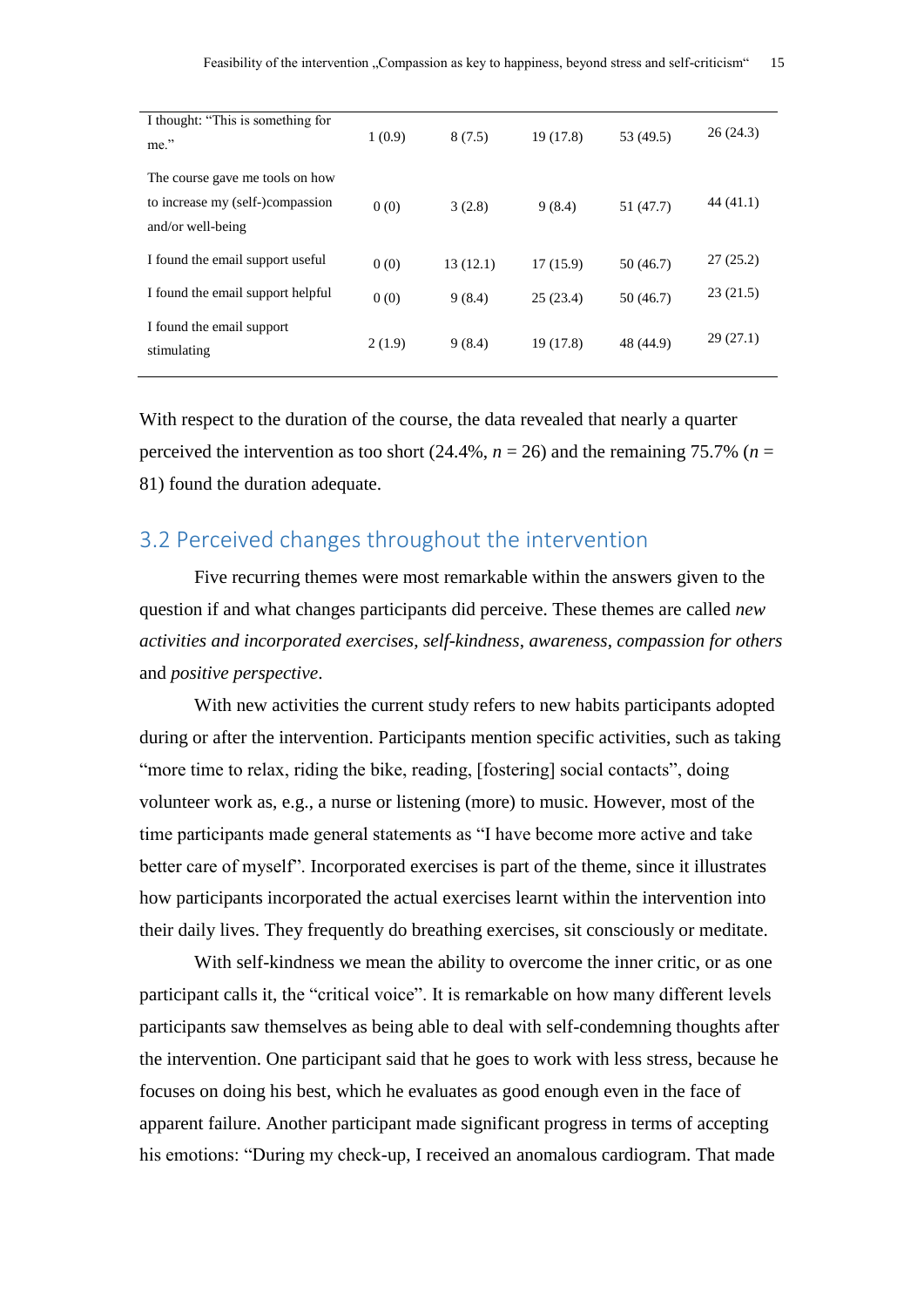me anxious. Instead of judging myself for this, I cherished myself and explained to me that it is logical that there are these feelings." The general attitude that one can retrieve from the all the statements is that participant's judge themselves to a lesser extent.

Another frequent recurring theme within participants' answers was *awareness*. Participants stressed that they have become more attentive regarding their emotions, thoughts, environment and body "I am more aware of the tension in my body and try to relax consciously."

Compassion for others refers to kindness towards other people. Not only to strangers or acquaintances, but also to family members. As one participant states: "I have more compassion for my brothers and sisters." Compassion for others does not only include the general increased sympathy for others, but also the performance of acts of kindness, as two participants frame it: "I approach the citizens I encounter at my workplace with more compassion. I try to make less assumptions, judge less and be open to the other".

Positive perspective is a theme that represents a new acquired hope for the future. Many participants emphasize that at the end of the course they started to believe there is still a lot to gain from life in general. One statement summarizes this tendency as follows: "It switched from 'I did everything I could' to 'There is a whole world to win'".

# <span id="page-16-0"></span>3.3 Self-reported facilitators and barriers to intervention completion

# <span id="page-16-1"></span>3.3.1 Perceived facilitators

Four facilitating factors within the intervention were recognized by the participants: *Weekly duty*, *positive reinforcement of the counsellor*, *doing exercises*, and *writing reflective emails*. Weekly duty describes how participants cherished the weekly 'obligation' of writing a reflective email to their counsellor. Many participants perceived this as "een stok achter de deur" meaning that the frequent e-mail correspondence motivated them to complete the intervention: "I feel/felt responsible for completing the program for you [the intervention designers and tutors], but also for myself […]".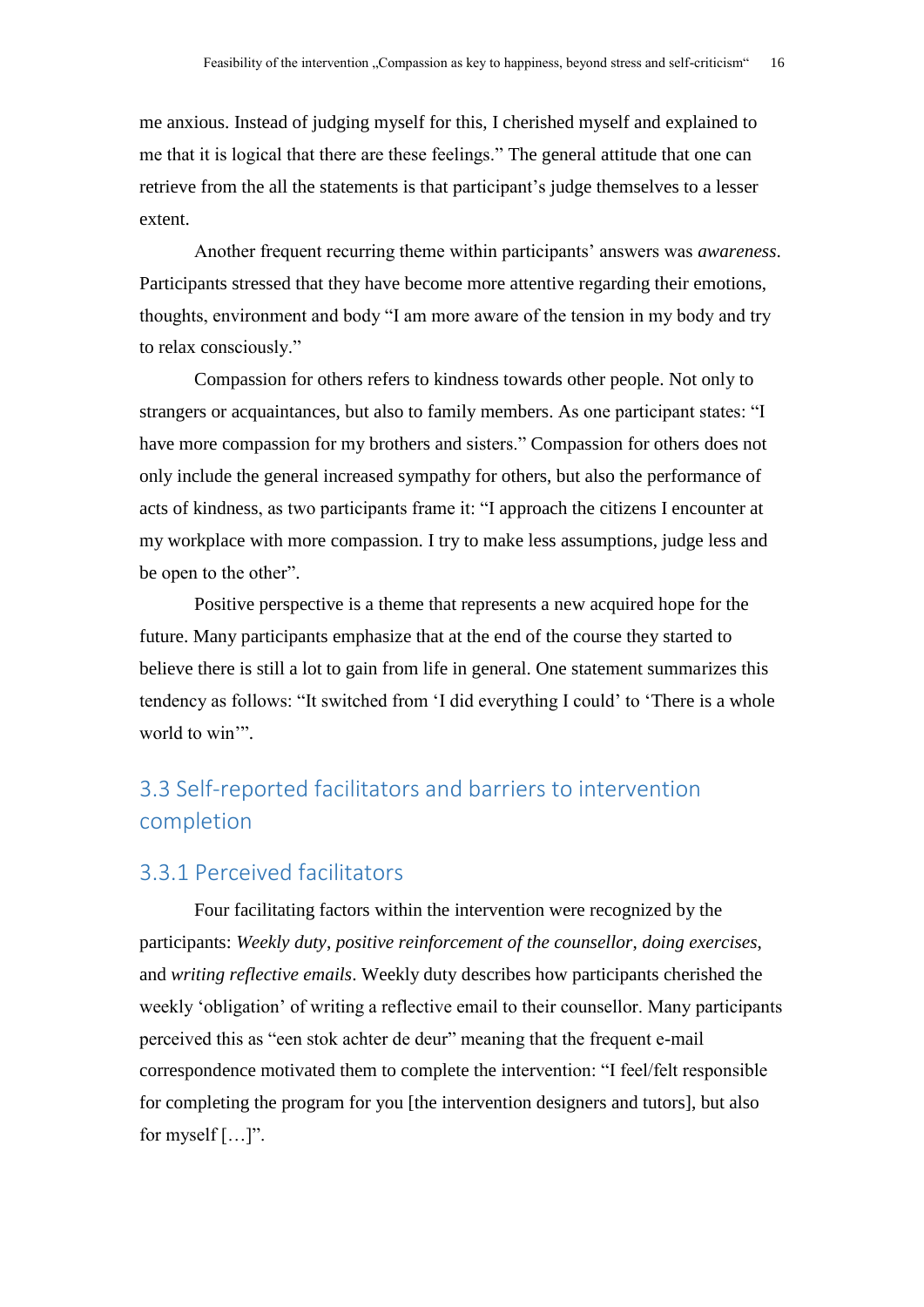Positive reinforcement of the counsellor portrays the general positive attitude regarding the supervisors and their support and does also show that support via email worked for the participants: "Receiving immediate feedback regarding personal reflections is especially stimulating […]". That positive reinforcement made a significant difference is well illustrated within the following statement: "I found the support that I received valuable. Without support, I would have put the book on the pile".

Doing exercises illustrates 1) participants' general positive attitude regarding the execution of exercises, 2) happiness about the variation of exercises from which one could choose and 3) contentment regarding particular exercises. The general positive attitude regarding exercises is reflected in statements such as "I found doing exercises nice, since you kept it rolling this way". A lot of participants praised the diversity and the associated advantages, as for example one participant stated that "you were free not to do all the exercises but only the ones you personally liked most or worked best for you". Additionally, some participants explained which exercises exactly they perceived as helpful, for example meditation or positive visualization.

Writing reflective emails refers to the participants' contentment about having the possibility to reflect more on their weekly experiences with the intervention, being able to put these experience in a context by writing an email to the particular counsellor: "Especially the writing and being focused on it worked well for me".

# <span id="page-17-0"></span>3.3.2 Perceived barriers

Two intervention barriers were identified by the participants, namely: "Exercise difficulties" and "time pressure". Exercise difficulties contains three major points: Firstly, some participants stated that many exercises did not fit their personal needs: "Some exercises stood too far away from me, which made completion more difficult for me". Secondly, several participants found the implementation of meditation exercises hard: "Reading and doing exercises at the same time was difficult, if not impossible. Audio records work better for me". Thirdly, the amount of new exercises participants received every week was sometimes perceived as overwhelming: "Since there were so many new exercises every week it was hard to choose from the ones I had already perceived as nice or useful and implement them in daily life".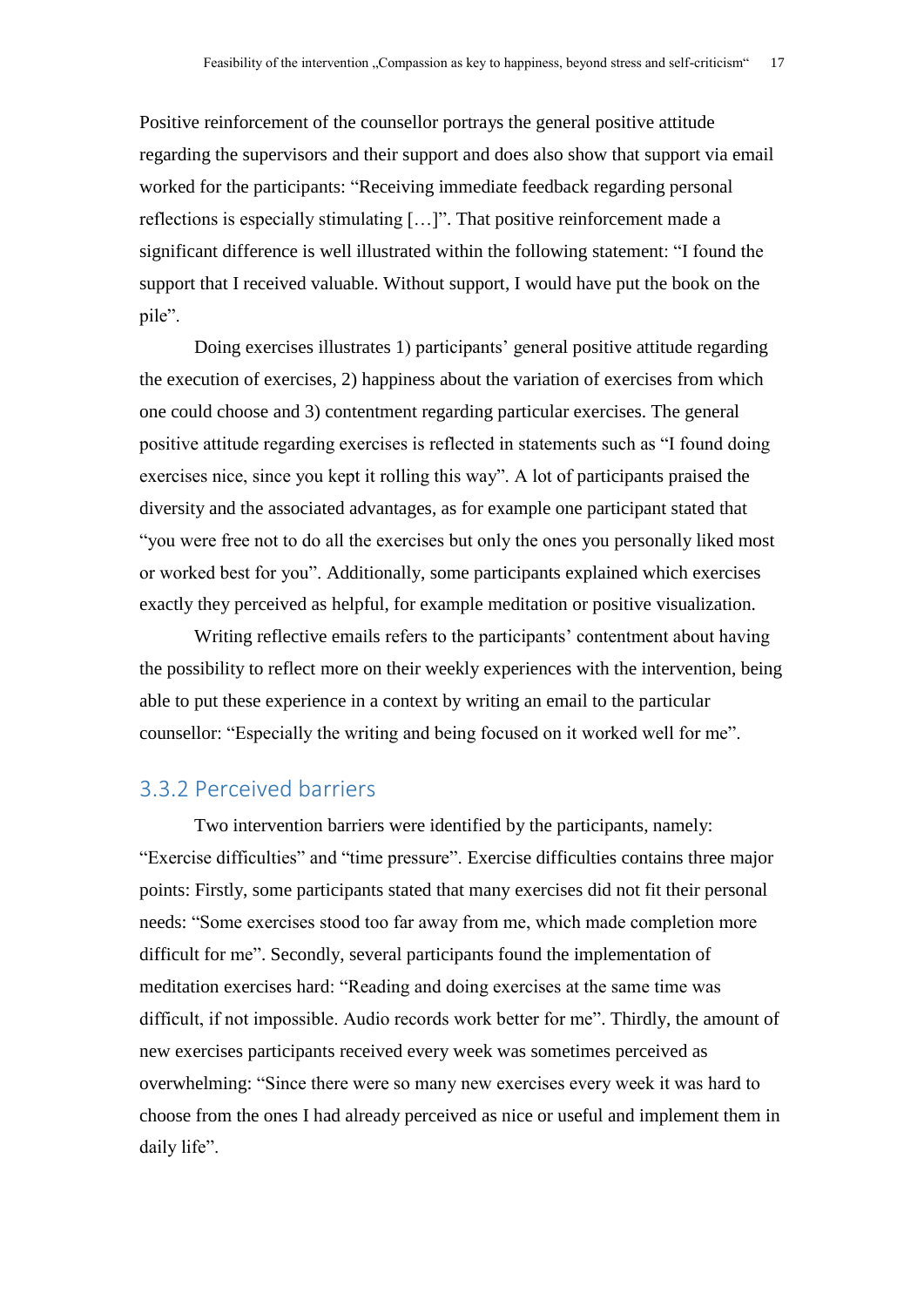Another major intervention barrier reported by the participants was time pressure. A lot of participants found one week to complete a book chapter, including new exercises every week too short: "I noticed that at one point the course went too fast. I did not have enough time to process and implement everything […]", "The pressure to keep going with the following chapter after just one week while I felt I needed more time to internalize the foregoing [was a barrier]". Some participants suggested two weeks for every chapter. From these reported barriers follow several recommendations for improving the intervention, which are discussed in section 3.4

# <span id="page-18-0"></span>3.4 Suggestions for improvement

Three types of suggestions were made by the participants: *Extending course duration*, *extending digital media* and *tutor transparence and support depth*. The first two themes refer to the two major barriers pointed out by the participants. As indicated by a lot of participants, a longer course duration would have been preferred to be better able to internalize the exercises and the corresponding theoretical background. Most participants would prefer two weeks per topic, or at least a more flexible approach that enables participants to choose how much time they need for one topic. Also, some participants suggested that the intervention could be enhanced by using digital media besides the self-help book. The most recurring suggestion was making use of audio files, especially for meditation. Other suggestions regarding the use of digital media concerned implementing a website including a forum and making an app that always describes the current week goal and works as a reminder.

With regard to the counsellors, two types of suggestions were made. On the one hand, some participants wanted to know more about the counsellors with whom they had contact via mail: "It has to 'click' with the tutor. I did not really know with who I was communicating, which did not create a save space that enabled me to share things via mail", "I would have preferred to read the CV from my tutor". On the other hand, some participants stressed that the email support could have been more in depth. They actually wanted more challenge: "I missed some depth […], I did not feel that my problems (panic attacks) were really understood. The positive feedback was relatively excessive", "I did not receive any 'back chat', no critique […]". Other participants desired more frequent contact with the tutor.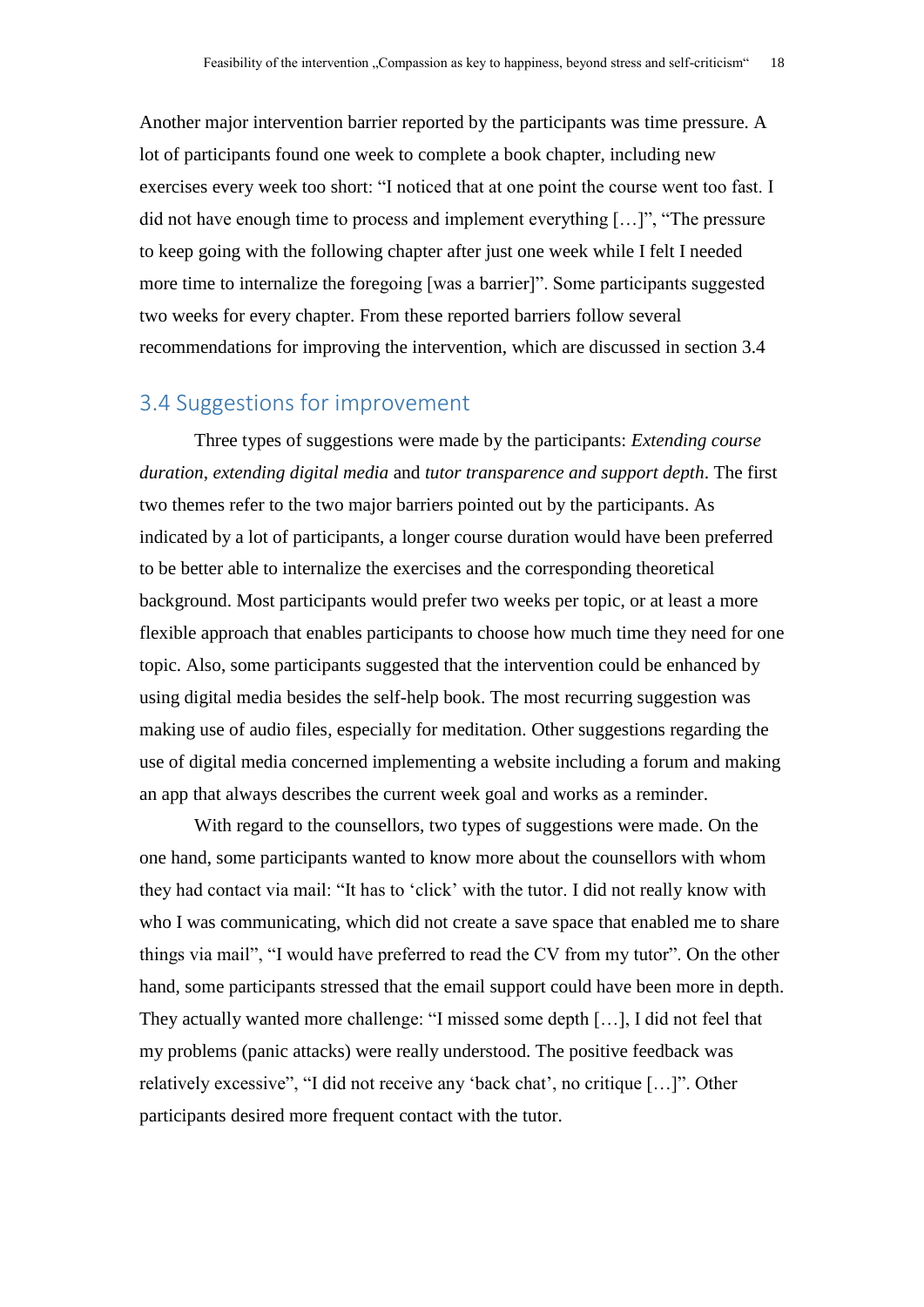# **Discussion**

# <span id="page-19-1"></span><span id="page-19-0"></span>4.1 Summary of the most important results

The current study attempted to investigate the feasibility of a guided CFT self-help intervention called "compassion as key to happiness, beyond stress and self-criticism" (Hulbergen & Bohlmeijer, 2015). The intervention included a book and weekly email correspondence with a counsellor and took nine weeks in total. The focus of the current study was on 'acceptability', one out of eight feasibility facets that concerns individual reactions to a given intervention (Bowen et al., 2009). Four research questions guided the mixed-method analysis, asking for the overall impressions on the intervention, perceived changes through the intervention, perceived facilitators and barriers concerning the completion of the intervention and suggestions for improvement of the intervention.

Overall, the participants were satisfied with both the book and the email support. Results suggest participants developed more joy of living, more body and emotional awareness, integrated more compassionate behaviors in their daily life and increased their (self-)compassion. Furthermore, the course generally fit participants' personal wishes and was also perceived as easy to follow. Participants perceived the weekly obligation of writing an email as stimulating, the writing process itself as positive reflection routine, the counsellor reinforcement as extra motivation and doing exercises as beneficial. According to the participants, all these aspects facilitated the intervention completion. However, participants also reported some barriers. Many participants found the meditation exercises difficult to complete, because of missing (digital) help, such as audio records. Time pressure was a second important barrier reported by the participants. Some stated that they were not able to try out and integrate (new) exercises the way they wanted it. When asked for suggestions, participants indicated that they would like to have more media that could aid them in the completion of particular exercises, such as meditation, more information about and more contact with the tutors and more time for the intervention lessons.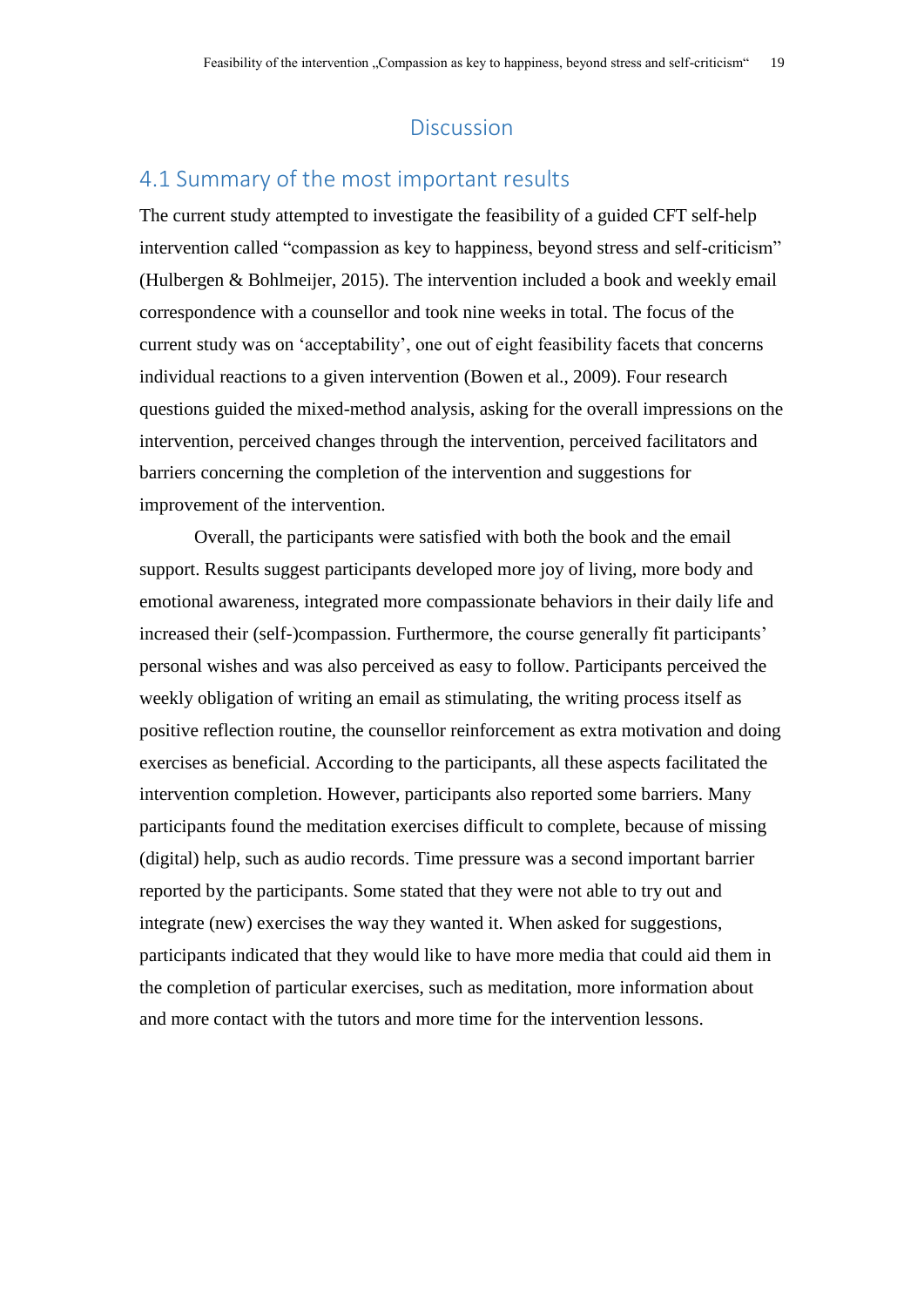# <span id="page-20-0"></span>4.2 Key discussion points

As one of the most important results one can highlight the overall positive feedback on the email support. Not only did the email support facilitate the completion of the intervention, it also seemed to have created the necessary structural setup that was cherished by a large amount of participants. The positive perceptions concerning the email support matches multiple meta-analyses that show minimal contact with a counsellor through a medium (e.g. email or phone) can outperform self-help interventions without additional support (Cuijpers & Schuurmans, 2007; Hirai & Clum, 2006). The data did also contain evidence regarding a link between the intervention acceptability and the email support. Since many participants explicitly stated that they would not feel motivated to go through the intervention without the email support, one can assume that the email guidance played a core role in the overall intervention acceptability. Furthermore, it was remarkable that many participants cherished the intervention form (i.e. book and e-mail counselling) while at the same time remaining relatively silent in terms of the actual intervention content. This could be an indicator that participants especially wanted to be listened to, that they wanted somebody that takes their individual problems into account. This assumption would support the claim that the email guidance played a key role regarding the intervention acceptability.

Negative critique points concerned the missing digital media for meditation exercises and perceived time pressure. The first one and the suggestions involved (more digital media) reach out to a higher level of discussion, namely: In how far is emental health on its rise? Since participants stated that they wanted to have more digital support to be more successful with the exercises, one could expect that guided self-help e-health CFT interventions have a lot of potential. This expectation finds support in an earlier pilot study that examined the acceptability of practising compassionate imagery online in a non-clinical population (McEwan & Gilbert, 2015). Results suggested significant improvements on self-compassion and selfreassurance and reductions of e.g. depression and anxiety symptoms. It is the increasingly interconnected world, the greater use of technology, the demand for more cost-effective health care services and especially the greater need for flexible accessibility that make e-health services more and more attractive (Reguerio et al., 2016). Benefits of e-health services include greater accessibility, convenience, more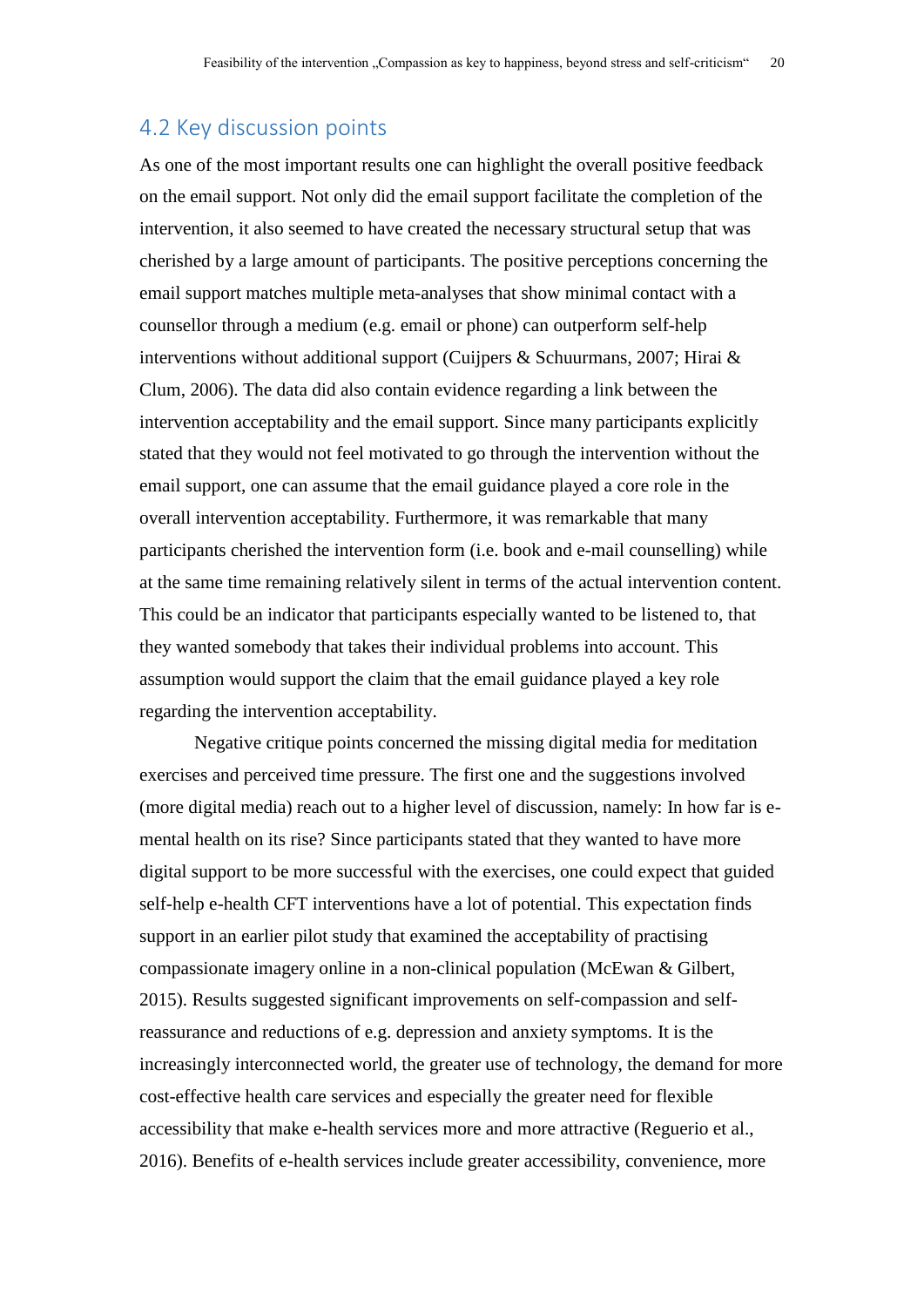anonymity and a better cost-effectiveness ratio (Krieger et al., 2016). However, even with the apparent advantages of e-health it needs to address relevant challenges, such as the acceptability of e-health. Based on a large sample of 490 British, mostly female participants between the age of 18 and 78 Mursiat et al. (2014) found that most participants had unfavourable attitudes about e-health and reported that they were not likely to use it in the future. The most important factor was that participants doubted the effectiveness of computerized therapies in comparison to face-to-face interventions. These preconceptions even outweighed the common benefits of ehealth, such as anonymity. As suggested by Musiat et al. (2014) and as logical consequence from the current research, it is important to create awareness regarding the evident effectiveness of e-health and the growing evidence regarding e-health as acceptable form of intervention. For online mindfulness meditation interventions in particular however, perceptions are more favourable. As indicated by Wahbeh, Svalina and Oken (2014) in their cross-sectional survey among 500 adults in the United States, participants preferred online formats for mindfulness meditation interventions above group formats.

The second critique point, perceived time pressure, actually expresses more about participants' disposition than the actual intervention reality. Participants did not have to complete one lesson in one week, they could spend more time on it if needed. Therefore, they were actually in charge of their own intervention speed. It is plausible that participants set a high, and therefore stressing standard for themselves (e.g., wanting to try out all possible exercises within one week), which could be interpreted as a mild form of perfectionism, a persons' attempt to achieve flawlessness and the tendency to set high performance standards usually in combination with both critical self-assessments and critical assessments regarding other individuals' performance (Flett & Hewitt, 2002). Although arguing about pathological perfectionism in some participants within the current study would be highly speculative, perfectionism in psychological therapies is not uncommon and can even lead to poorer treatment results (Shahar et al., 2003; Blatt et al., 1995). However, the presumed self-induced high performance pressure does not have to be of clinical nature. Participants that took part in the intervention were likely to have elevated levels of self-criticism. However, since the intervention addressed self-criticism effectively (Sommers-Spijkerman et al., under review), the statements about not being able to try out all exercises as intended should be related to the point in time when participants wanted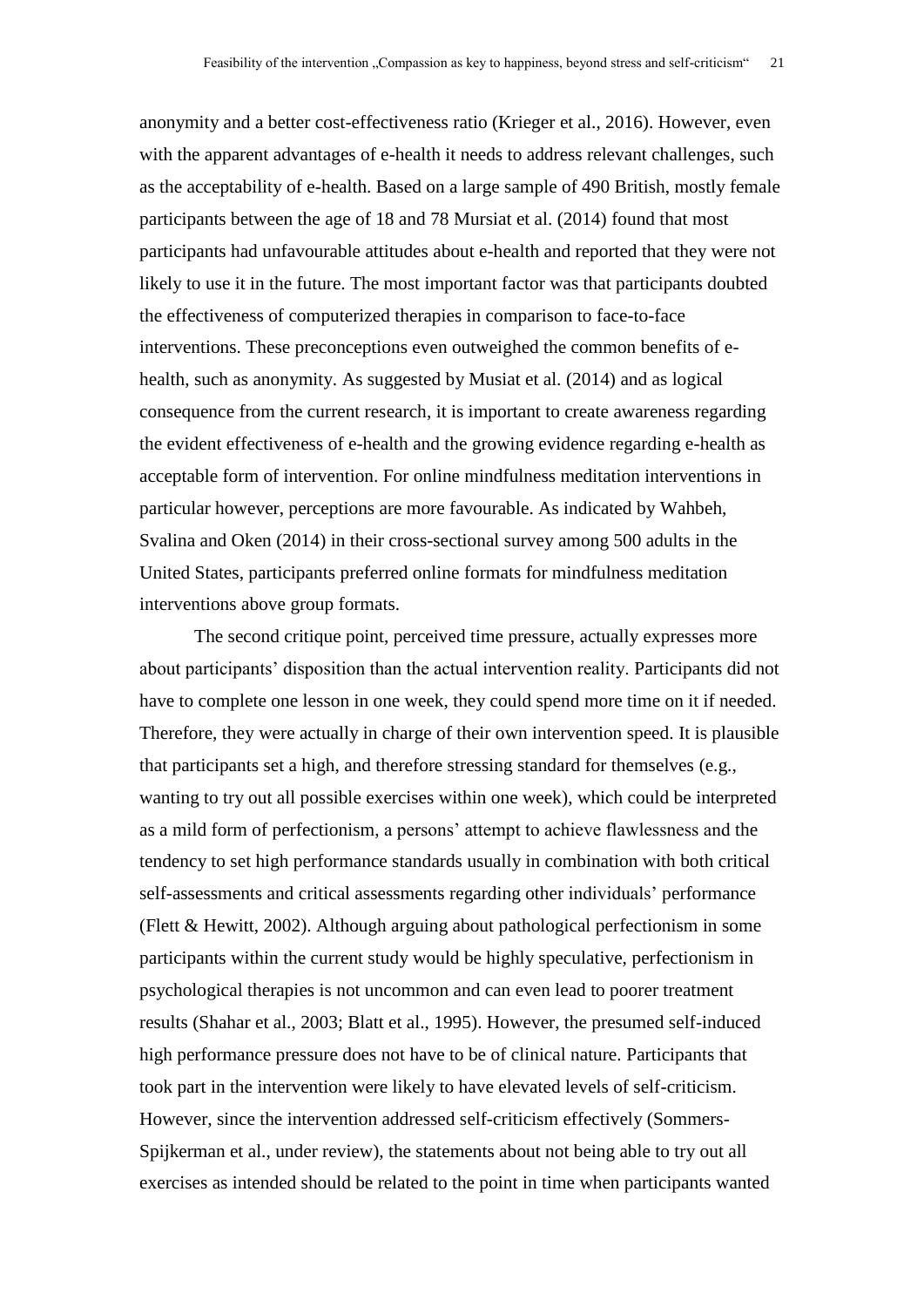to try out all of them. In the beginning of the intervention, levels of self-criticism were still high and only decreased in the course of the intervention. From that follows that the aforementioned concerns regarding exercise difficulties are a reflection of how participants felt when trying out the exercises. Furthermore, one has to point out that although self-criticism is a risk factor for psychopathology, especially depression (Joorman & Berking, 2015), participants were screened before the intervention and high levels of depressive symptoms can be excluded as explanation. Another possible explanation for the perceived time pressure could be goal hierarchy conflicts. For example, if a particular goal (e.g., developing more self-kindness through meditation) competes with a different goal (e.g., wanting to cook healthy for ones' children after work) related to time, energy or finances, then clients are less likely to sustain it (Riediger & Freund, 2004). When addressing the time related critique point, it is important to note that while some participants were partly overwhelmed by the exercises, others enjoyed the broad variety of exercises from which they could choose. This is in accordance with the autonomy aspect of the self-determination theory (SDT). According to SDT, three basic needs are key factors in human motivation: Competence, autonomy and psychological relatedness (Ryan & Deci, 2000). Competence involves the perception of control over the outcome of one's actions. Autonomy includes the need to be the agent of one's life and actions. Relatedness refers to the need of being connected to others. However, while SDT argues that these three needs are universal, individual differences can result in need variances. Some people are motivated when they perceive more autonomy. For example, increasing participants' options and choices were shown to increase ones intrinsic motivation (Zuckermann et al,, 1978). However, if autonomy is not a need that has to be satisfied primarily, but, for example, competence, no more motivation would be the result of such a means.

# <span id="page-22-0"></span>4.3 Strong and weak points of the current study

The present study was the first to demonstrate participants' perceptions of the acceptability of a self-help guided CFT intervention in a large RCT. The findings suggest that CFT as guided self-help is an acceptable intervention for highly educated, mostly female non-clinical participants, who aim to increase their level of compassion. This constitutes a valuable addition to earlier findings of Krieger (2016), who studied the feasibility of an online CFT intervention in a population with similar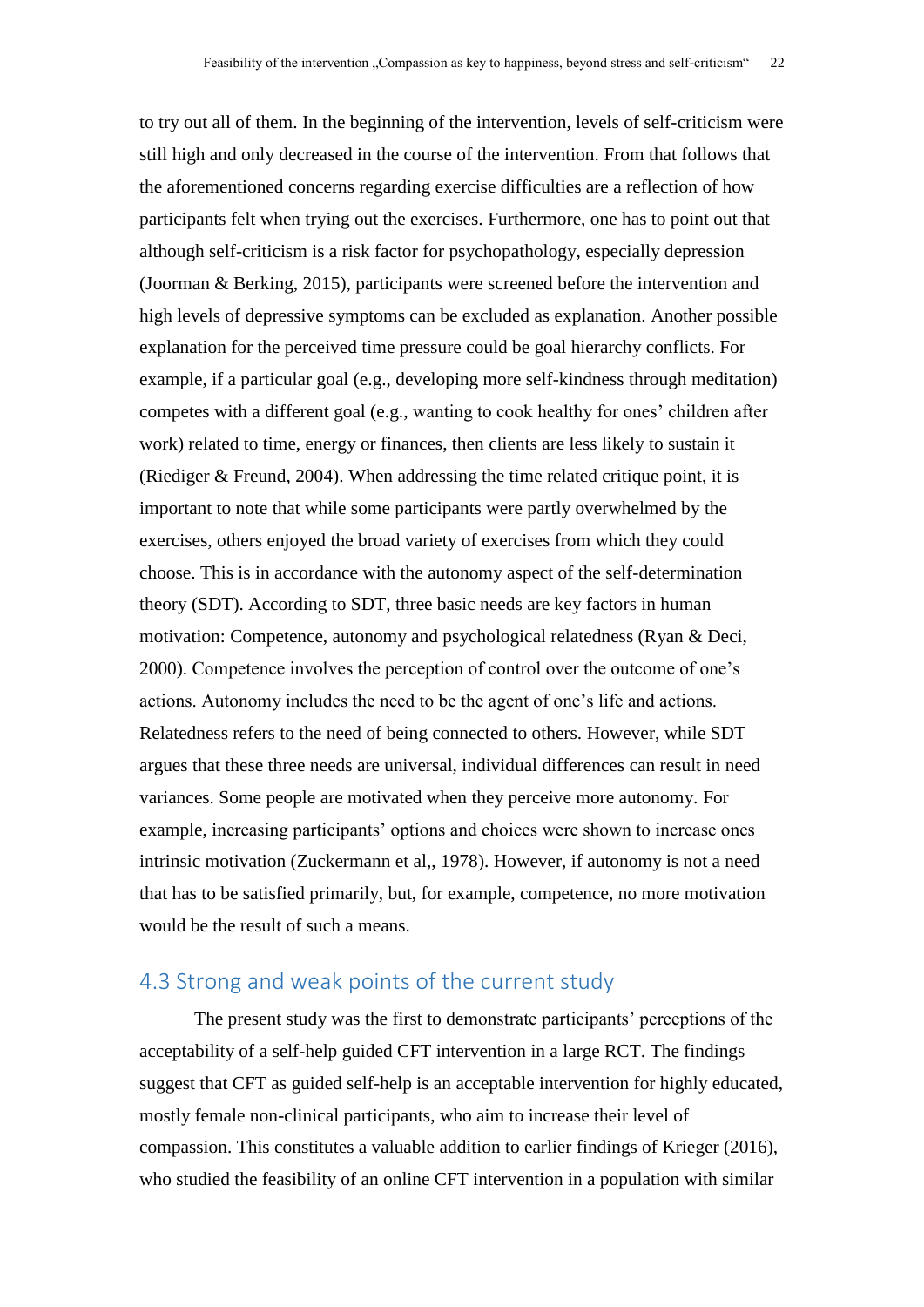characteristics and found positive perceptions regarding the content of the intervention.

The strongest point of the current study is that it constitutes the first feasibility study of a CFT self-help intervention based on a larger sample size. Since one does not only want to know if an intervention is effective but also if the target group would perceive it as beneficial, the present study fills in a research gap that needed to be addressed. Furthermore, data was analysed using a mixed-methods approach, which greatest advantage is triangulation. By using both quantitative and qualitative data more validation is gained (Bodgen & Biklen, 2003). Since qualitative and quantitative data were consistent and complimented each other, using both sources led to stronger evidence regarding participants' real perceptions of the intervention.

A first limitation of the current study concerns the generalizability of the findings. Although the intervention yielded a diverse age range (20 - 78), all participants were Dutch, and around 80% female and highly educated. Based on the current findings, one cannot assume that the intervention would gain a similar level of acceptability in any population.

A second limitation concerns the coding procedure. As only one coder coded all data one could criticise the validity of the findings. However, since participants gave relatively short answers, often not even exceeding one sentence, it is less likely to misinterpret statements or put them in the wrong context.

# <span id="page-23-0"></span>4.4 Practical implications

The intervention achieved high acceptability in a non-clinical Dutch population characterized by mostly female and highly educated individuals. It is therefore advisable to confidently integrate self-help CFT interventions in the Dutch health care system as reliable means to increase the mental well-being of the aforementioned target population. However, not only should the Dutch health care system consider an implementation. As indicated by the pilot study of Krieger et al. (2016), also a Swiss population with similar characteristics to the Dutch population under analysis indicated high acceptability. Therefore, officials in other Western countries could also consider if a significant part of their populations, namely with the aforementioned characteristics, would benefit from a self-help CFT intervention.

However, when applying the intervention again, one has to take into account the three key discussion points that came up as a result of the analysis: The benefits of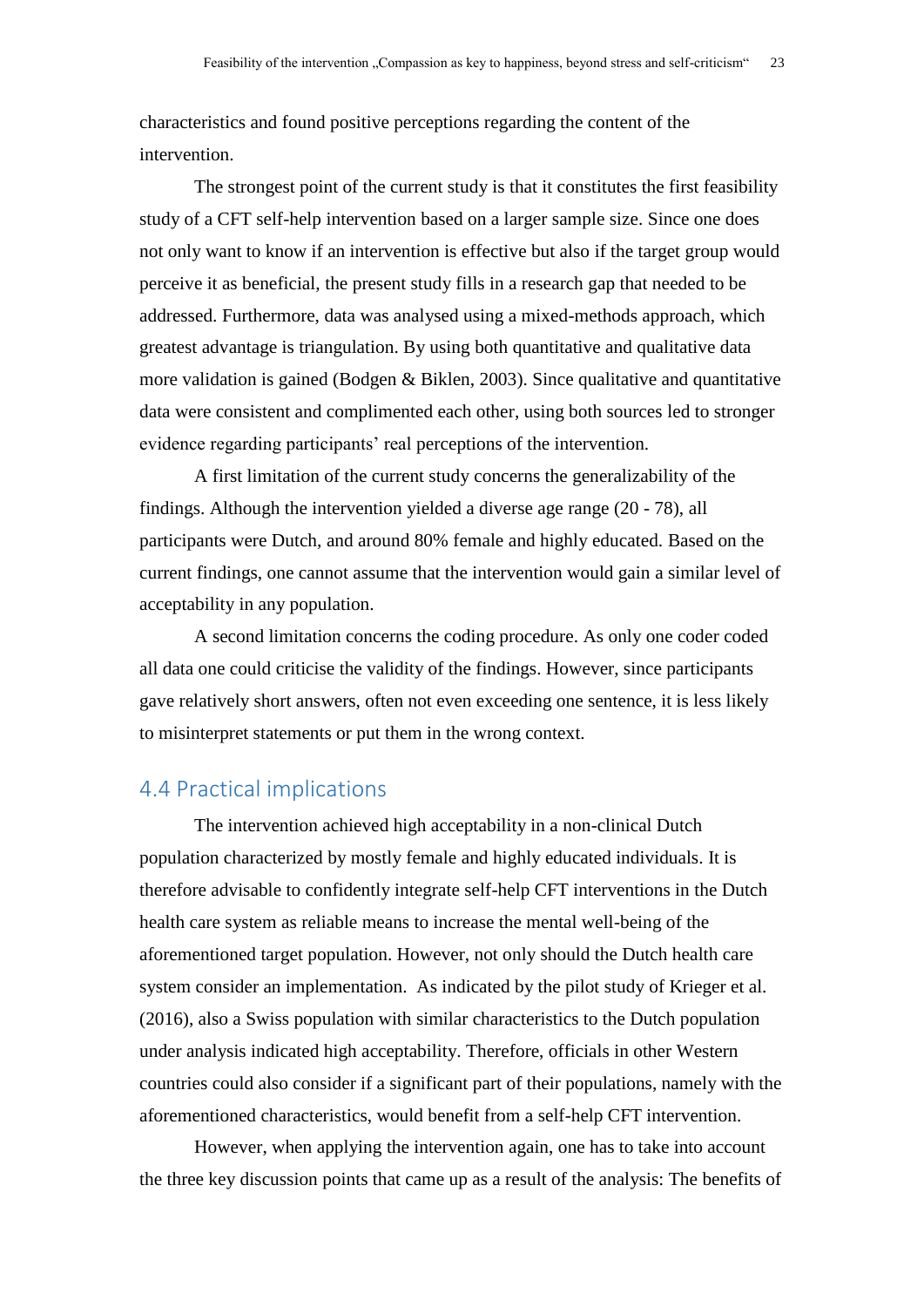email guidance, time pressure and participants' need for more digital media, especially audio records for meditation exercises. The first aspect is a confirmation that implementing an email guidance in "compassion as key to happiness, over with self-critique" was a fruitful decision and should be part of future applications of the intervention.

The second aspect is more complicated to address, since the reason for the perceived time pressure of some participants is not obvious. If the reason is clinical perfectionism, a professional psychological treatment seems to be the most reasonable option. If elevated, non-pathological levels of self-criticism is the reason, a more intense and personalized compassion focused training could be beneficial. If goal hierarchy conflicts are part of the problem, then helping clients examining barriers and facilitators of goals should be part of the intervention (Nowak, 2017). Additionally, Kruglanski et al. (2002) emphasize that when clients' goals have more than a single payoff, they tend to pursue them since doing so maximizes the result mobilizing the same effort (e.g., working on one's self-kindness has benefits for one's own mental state, while simultaneously improving relationships with family, friends and strangers). Emphasising that could motivate participants to make the extra time needed to try out the exercises they wanted. In the end, one could also extend the duration of the course if the resources are available.

The intervention should also take participants suggestions regarding digitalization into account. Of special interest were audio files for meditation exercises. Implementing an app with the appropriate media should eliminate future concerns about missing support while doing mediation in this CFT intervention.

# <span id="page-24-0"></span>4.5 Recommendations for further research & Conclusion

Data from a control group is available but has to be analysed in order to contextualize the acceptability of the intervention expressed by the participants. The control group did not receive weekly email guidance, but independently worked through the self-help book. A first suggestion is analysing how acceptable the nonguided version of the intervention is in order to compare both levels of acceptability and determine the distinctive nature of the email guidance.

The second suggestion is based on the fact that the intervention group was relatively homogenous regarding their nationality/cultural background. In order to examine the generalizability of the findings one could integrate another aspect of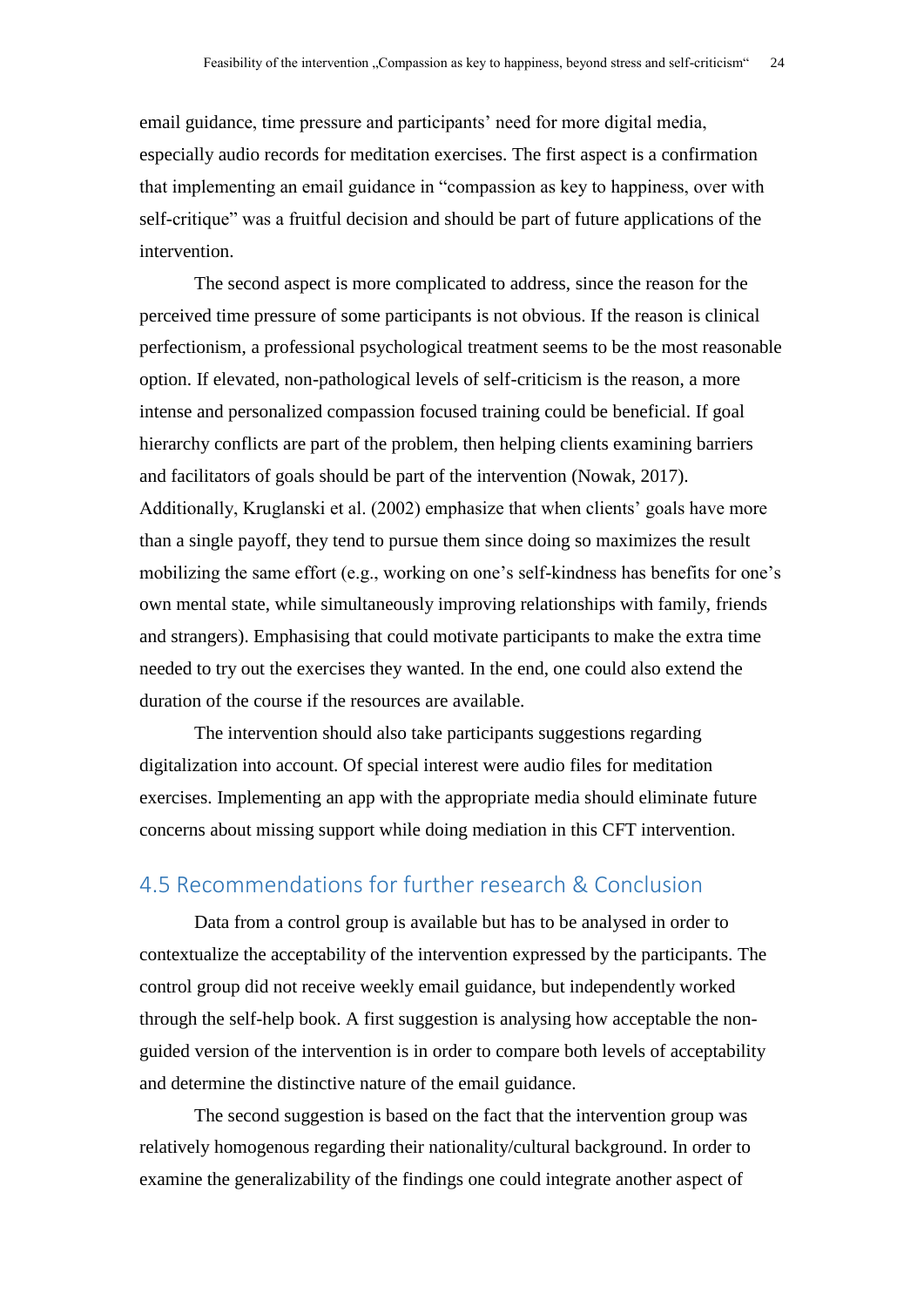feasibility into the research, namely 'expansion'. Expansion examines in how far an already-successful intervention would be useful in another environment (Bowen, 2009). Since the intervention turned out to be feasible and successful regarding the improvement of mental health in the present intervention group (Sommers-Spijkermann, under review), examining 'expansion' would constitute a logical consequence based on the present findings. If it turns out to be useful in another setting, one can also study the acceptability and finally determine if the intervention seems generalizable. For example, another possible target group for the intervention would be individuals living in poverty, since poverty is associated with an elevated risk for psychological problems (Santiago et al., 2012). At this point it is important to highlight the importance of the email guidance again. If a highly educated population like in the current study evaluates the email guidance as apparently indispensable, a poorer and less educated population would probably need the support even more.

A further recommendation concerns another feature of the population in the current research. The population examined in the present study was non-clinical. It is not clear if the intervention would achieve a comparable acceptability in a clinical population. Determining in how far a clinical population would perceive the intervention as an acceptable form of support could be the task of future research.

A last suggestion deals with digitalization. Many participants were happy about the email support and even suggested new aspects of digital media one could implement to improve the intervention. A logical consequence could be analysing in how far the intervention would be effective regarding the improvement of selfcompassion and whether it is feasible when offered completely digitalized. Online interventions have many benefits. Next to the general advantages of e-health systems, like accessibility, anonymity or convenience a whole new level of intervention could be realized, namely the possibility of creating an intervention based on persuasive technology. Toinen & Oinas-Kukkonen (2009) article, which gives a theoretical framework on how to create technology that persuades the user to acquire new attitudes and behaviours could serve as a guideline. A self-help CFT online intervention could also be distributed more cost-efficiently, because no physical material like a book would be necessary. The digital nature of the intervention would probably attract more people, because offering the intervention online could go hand in hand with online advertisement and other communicative means to create more awareness regarding the existence of the intervention.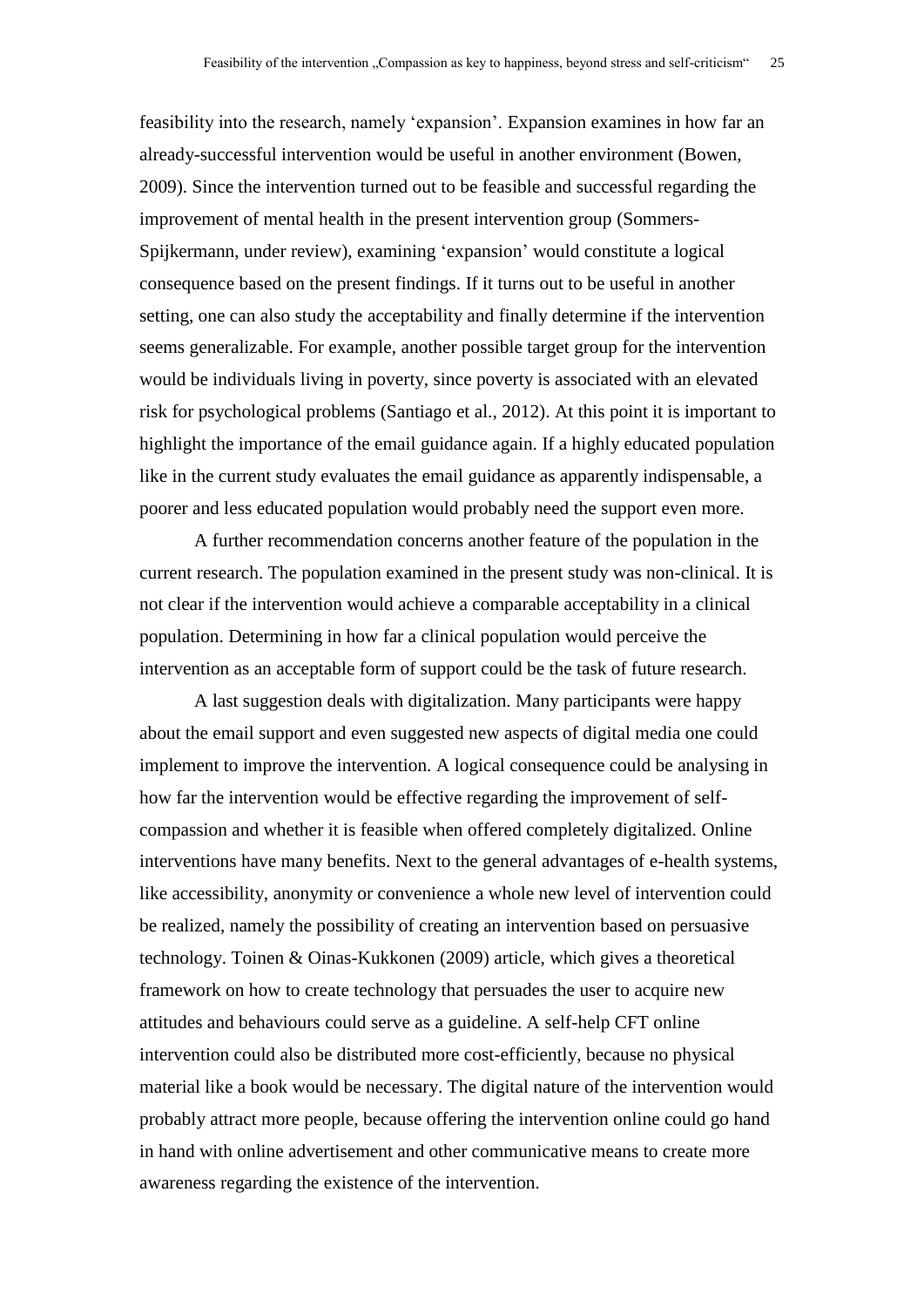The present study showed that a guided self-help CFT intervention can be an acceptable means in order to help non-clinical, highly educated females who struggle with elevated self-criticism and an overall lack of compassion. The task is now to examine in how far there is more evidence for the acceptability of the current intervention in other populations like individuals with a lower socio-economic status if further digitalization of the intervention would constitute a fruitful step in the development of the guided self-help CFT intervention.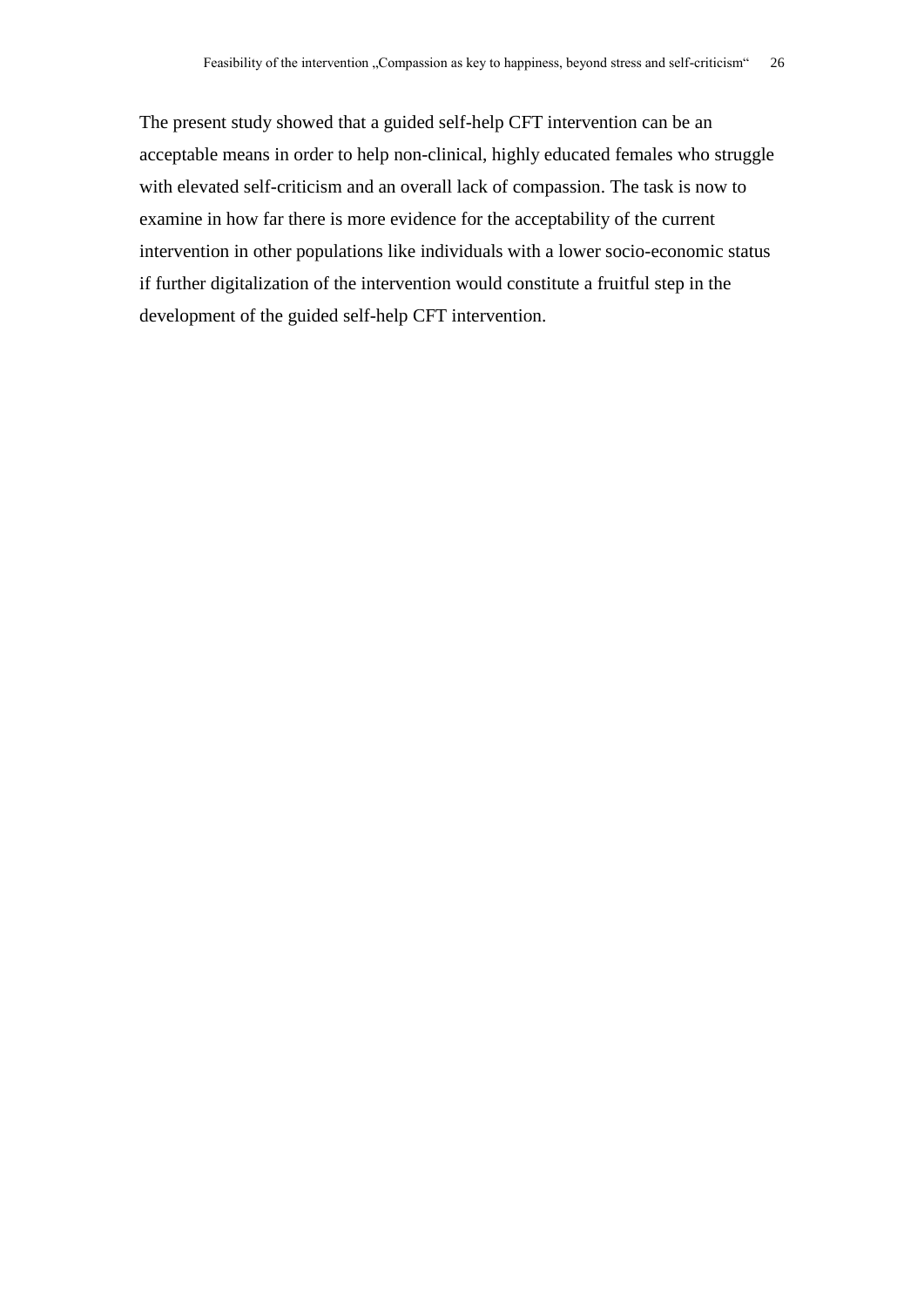# Appendix

## **A**

## COMPLETE EVALUATION QUESTIONNAIRE

## <span id="page-27-0"></span>Socio-demographic charactersitcs

- Bent u een man of een vrouw? [] Man [] vrouw
- Wat is uw leeftijd in jaren?

\_\_\_\_\_\_\_\_\_\_\_\_\_\_\_\_\_\_\_\_\_

\_\_\_\_\_\_\_\_\_\_\_\_\_\_\_\_\_\_\_\_\_

- Wat is uw nationaliteit? [] Nederlands [] Anders, namelijk
- Nationaliteit anders
- Wat is uw burgerlijke staat? [] Getrouwd of geregistreerd partnerschap [] Gescheiden [] Weduwe/weduwnaar [] Nooit getrouwd geweest
- Wat is uw woonsituatie?
	- [] Alleen
	- [] Samenwonend met partner en kind(eren)
	- [] Samenwonend met partner zonder kind(eren)
	- [] Alleen met kind(eren)
	- [] Bij ouders
	- [] Met ander(en)
- Wat is de hoogste opleiding die u hebt afgerond?
	- [] Geen opleiding afgerond
	- [] Basisonderwijs, lagere school
	- [] Lager beroepsonderwijs (LBO), huishoudschool
	- [] VMBO, MAVO, (M)ULO, 3 jaar HAVO of VWO
	- [] Middelbaar beroepsonderwijs (MBO), MTS, MEAO
	- [] Hoger voortgezet onderwijs: HAVO, VWO, HBS, Atheneum, Gymnasium,
	- [] Lyceum, MMS
	- [] Hoger beroepsonderwijs (HBO), HTS, HEAO
	- [] Wetenschappelijk onderwijs (Universiteit)
	- [] Anders, namelijk

\_\_\_\_\_\_\_\_\_\_\_\_\_\_\_\_\_\_\_\_\_

Opleiding anders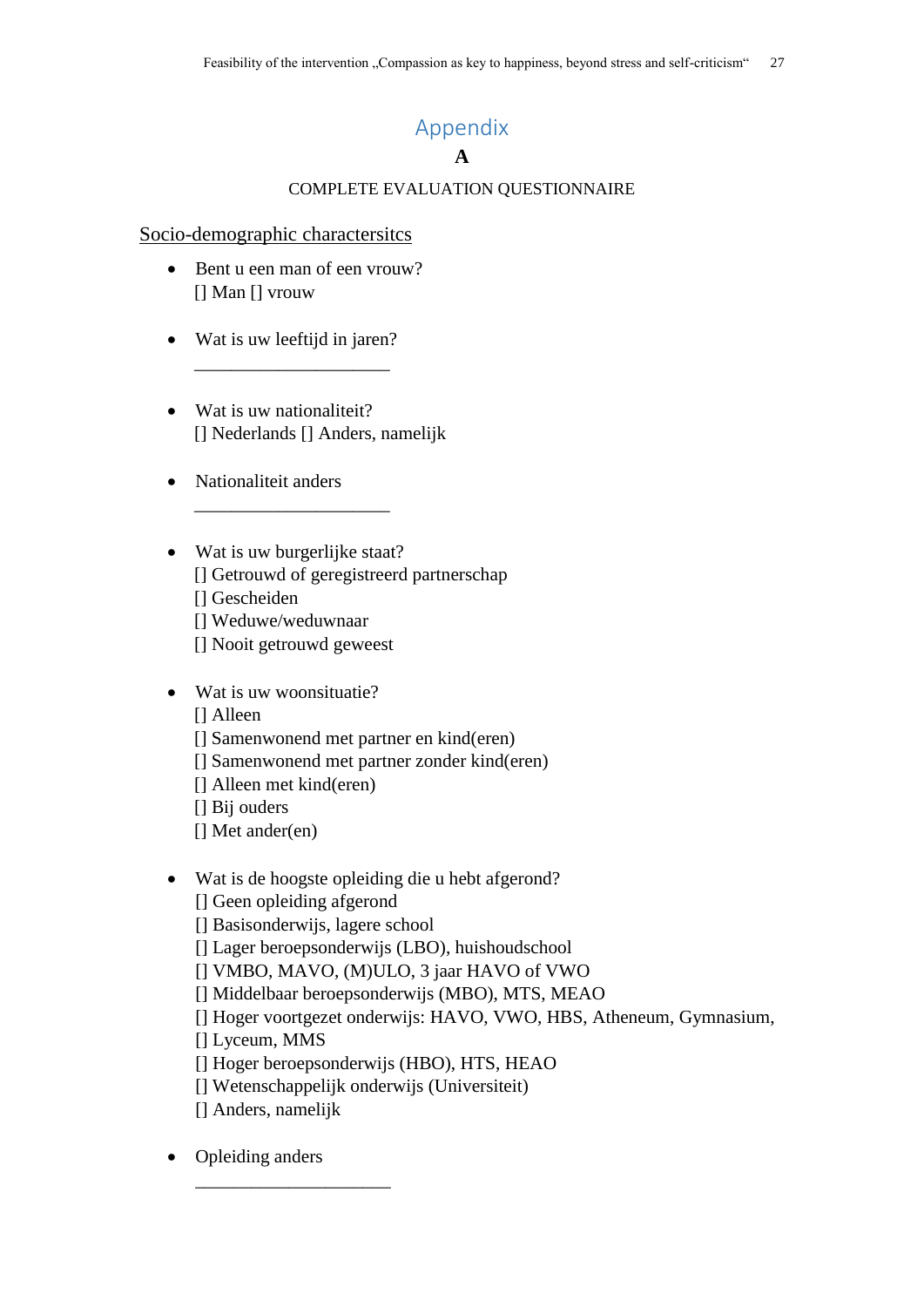## Open questions

Welke verandering(en) heeft u bij uzelf opgemerkt sinds u met de zelfhulpcursus 'Zelfcompassie als sleutel tot geluk' bent gestart?

Wat waren bevorderende factoren bij het doorlopen van de zelfhulpcursus?

Wat waren belemmerende factoren bij het doorlopen van de zelfhulpcursus?

Heeft u suggesties voor het verbeteren van de zelfhulpcursus 'Zelfcompassie als sleutel tot geluk'?

## Satisfaction with the intervention

De cursus sloot goed aan bij mijn persoonlijke wensen en behoeften. [] Helemaal mee oneens [] mee oneens [] noch mee eens, noch mee oneens. [] mee eens [] helemaal mee eens

Ik vond de cursus prettig om te volgen. [] Helemaal mee oneens [] mee oneens [] noch mee eens, noch mee oneens. [] mee eens [] helemaal mee eens

De cursus bevatte nieuwe informatie voor mij. [] Helemaal mee oneens [] mee oneens [] noch mee eens, noch mee oneens. [] mee eens [] helemaal mee eens

Ik kon de informatie/oefeningen goed begrijpen. [] Helemaal mee oneens [] mee oneens [] noch mee eens, noch mee oneens. [] mee eens [] helemaal mee eens

## Ik vond de oefeningen gemakkelijk om te doen.

[] Helemaal mee oneens [] mee oneens [] noch mee eens, noch mee oneens. [] mee eens [] helemaal mee eens

Ik ben tevreden over de hoeveelheid informatie en oefeningen die ik gekregen heb. [] Helemaal mee oneens [] mee oneens [] noch mee eens, noch mee oneens. [] mee eens [] helemaal mee eens

Het voelde goed om met het boek aan de slag te gaan. [] Helemaal mee oneens [] mee oneens [] noch mee eens, noch mee oneens. [] mee eens [] helemaal mee eens

Ik dacht: "Dit gaat over mij" [] Helemaal mee oneens [] mee onees [] noch me eens, noch me oneens. [] me eens [] helemaal me eens

## De cursus gaf me handvatten voor het vergroten van mijn (zelf)compassie en/of welbevinden.

[] Helemaal mee oneens [] mee oneens [] noch mee eens, noch mee oneens. [] mee eens [] helemaal mee eens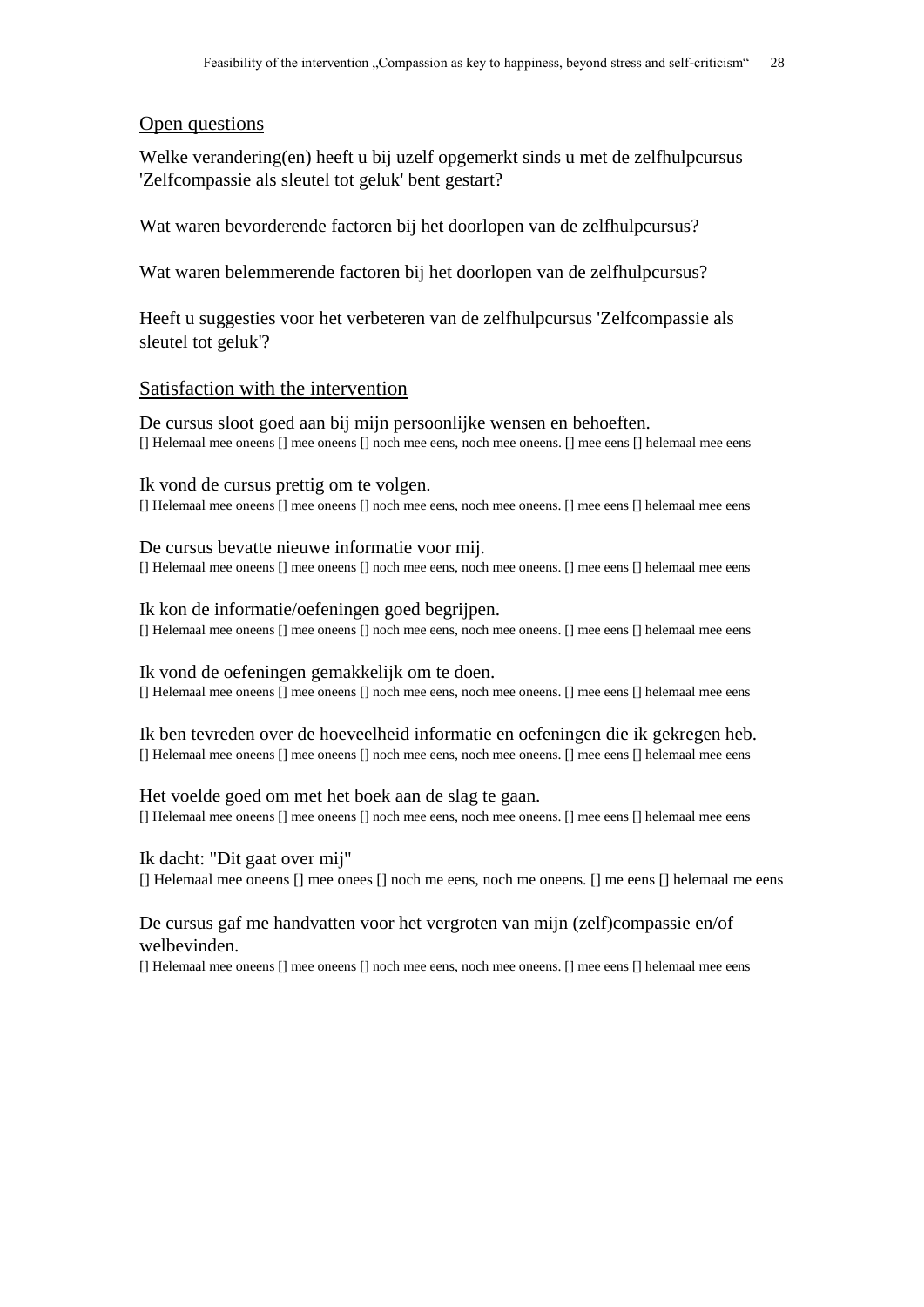## Email support perceptions

Ik vond de e-mail begeleiding nuttig. [] Helemaal mee oneens [] mee oneens [] noch mee eens, noch mee oneens. [] mee eens [] helemaal mee eens

#### Ik vond de e-mail begeleiding behulpzaam.

[] Helemaal mee oneens [] mee onees [] noch me eens, noch me oneens. [] me eens [] helemaal me eens

Ik vond de e-mail begeleiding stimulerend. [] Helemaal mee oneens [] mee onees [] noch me eens, noch me oneens. [] me eens [] helemaal me eens

## Overall grades assigned by participants

Welk rapportcijfer geeft u de cursus als geheel?

Welk rapportcijfer geeft u de e-mailbegeleiding door uw persoonlijk begeleider?

## Extra

Wat vindt u van de duur van de cursus (7-9 weken)? [] te kort [] precies goed [] te lang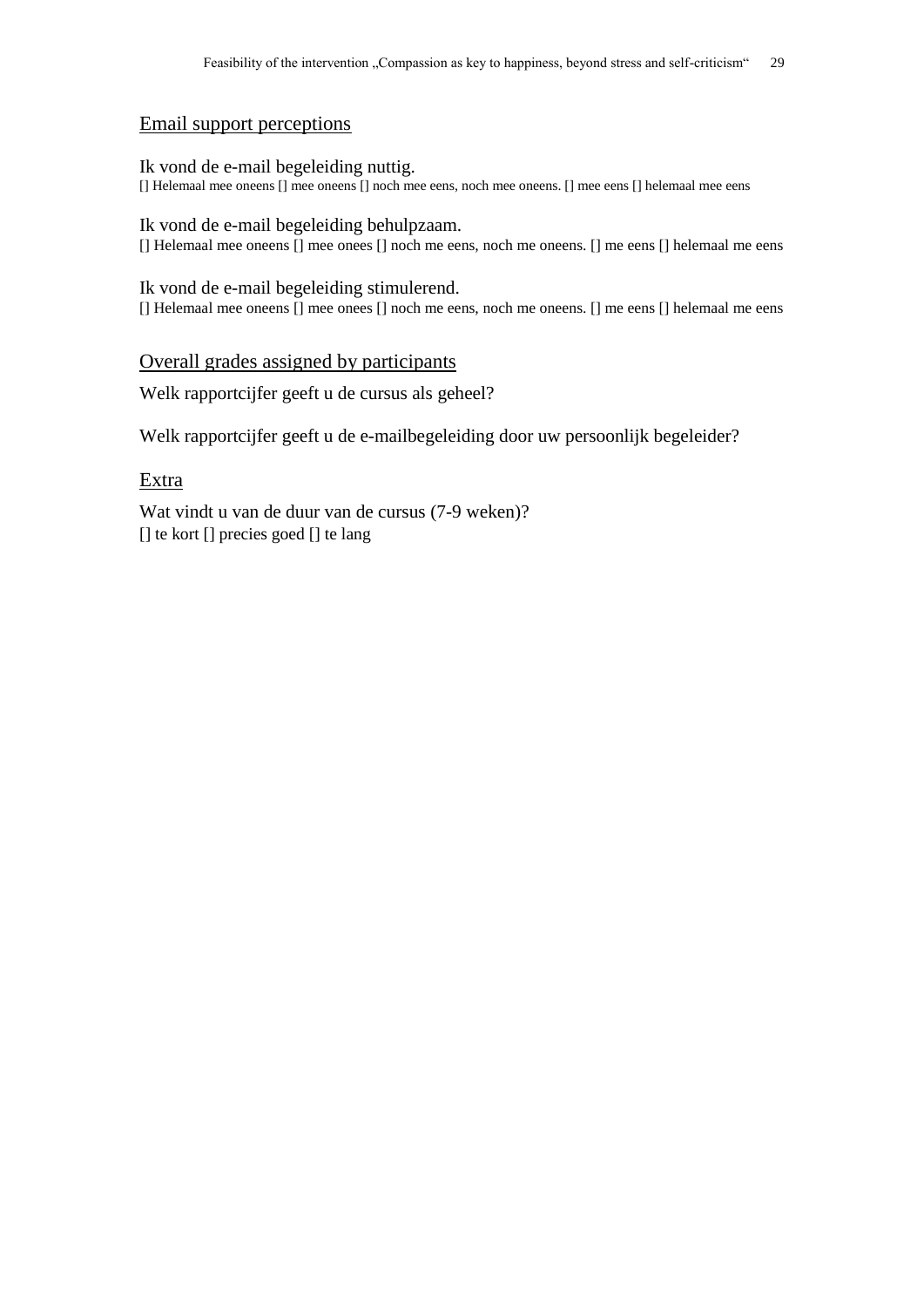## **B**



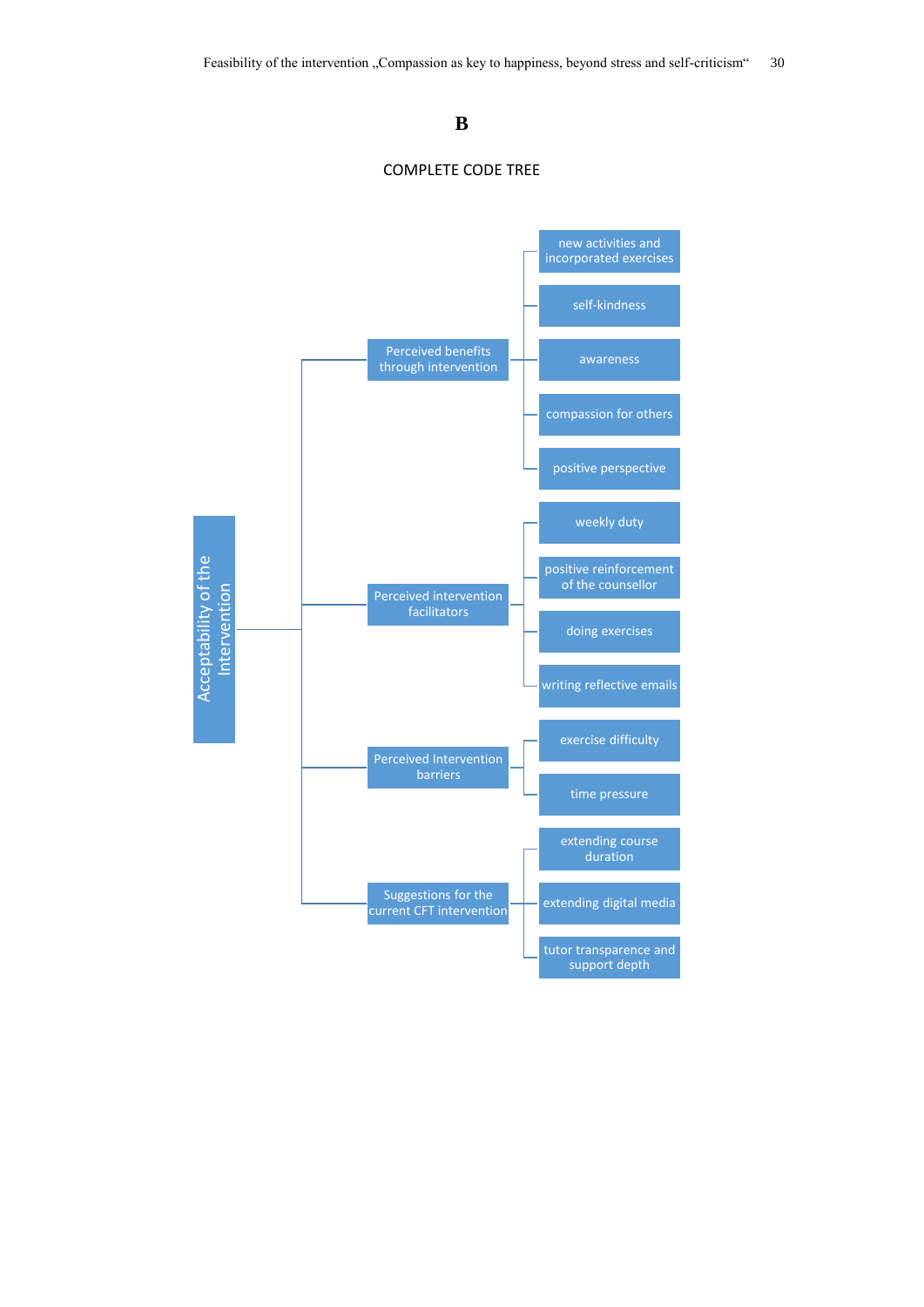# References

- <span id="page-31-0"></span>Anderson-Cook, C. M. (2005). Experimental and Quasi-Experimental Designs for Generalized Causal Inference. *Journal of the American Statistical Association*, *100*(470), 708-708. doi:10.1198/jasa.2005.s22
- Andersson, G., & Cuijpers, P. (2009). Internet-Based and Other Computerized Psychological Treatments for Adult Depression: A Meta-Analysis. *Cognitive Behaviour Therapy*, *38*(4), 196-205. doi:10.1080/16506070903318960
- Ascone, L., Sundag, J., Schlier, B., & Lincoln, T. M. (2016). Feasibility and Effects of a Brief Compassion-Focused Imagery Intervention in Psychotic Patients with Paranoid Ideation: A Randomized Experimental Pilot Study. *Clinical Psychology & Psychotherapy*, n/a-n/a. doi:10.1002/cpp.2003
- Blatt, S. J., Quinlan, D. M., Pilkonis, P. A., & Shea, M. T. (1995). Impact of perfectionism and need for approval on the brief treatment of depression: The National Institute of Mental Health Treatment of Depression Collaborative Research Program revisited. *Journal of Consulting and Clinical Psychology*, *63*(1), 125-132. doi:10.1037//0022-006x.63.1.125
- Bogdan, R., & Biklen, S. K. (2003). *Qualitative research for education: An introduction to theory and methods*. Boston: Allyn and Bacon.
- Bowen, D., Kreuter, M., Spring, B., Cofta-Woerpel, L., Linnan, L., Weiner, D., & Fernandez, M. (2009). How we design feasibility studies. *American Journal of Preventative Medicine, 36*, 452–457. doi: 10.1016/j.amepre.2009.02.002.
- Cuijpers, P., & Schuurmans, J. (2007). Self-help interventions for anxiety disorders: An overview. *Current Psychiatry Reports*, *9*(4), 284-290. doi:10.1007/s11920-007-0034-6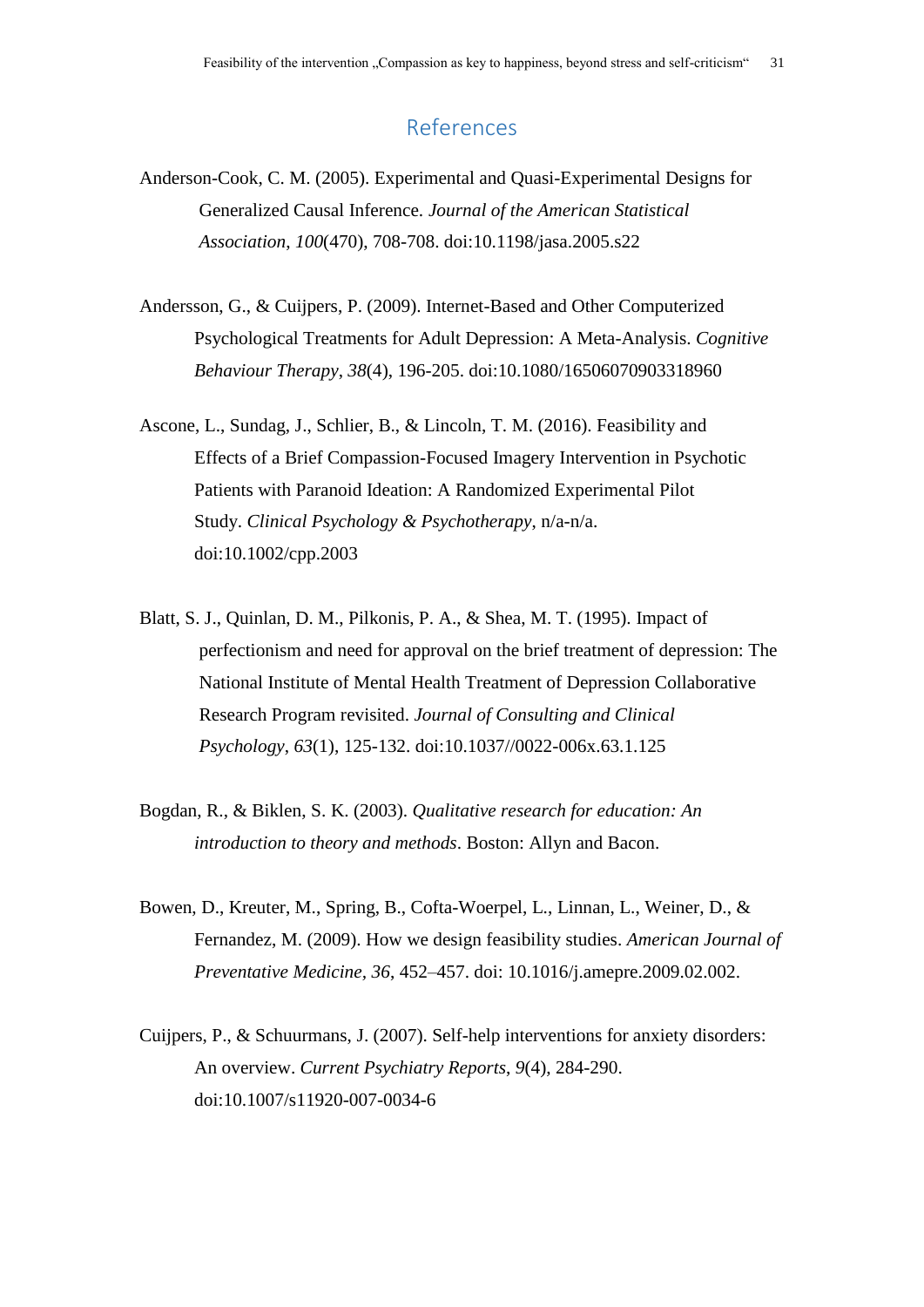Ehret, A.M., Joormann, J., & Berking, M. (2015). Examining risk and resilience factors for depression: The role of self-criticism and self-compassion. *Cognition and Emotion, 29*(8), 1496-1504. DOI: 10.1080/02699931.2014.992394

- Elo, S. and Kyngäs, H. (2008). The qualitative content analysis process. *Journal of Advanced Nursing, 62*(1), 107 – 125. doi: 10.1111/j.1365-2648.2007.04569.x.
- Flett, G. L., & Hewitt, P. L. (n.d.). Perfectionism and maladjustment: An overview of theoretical, definitional, and treatment issues. *Perfectionism: Theory, research, and treatment*, 5-31. doi:10.1037/10458-001
- Gellatly, J., Bower, P., Hennessy, S., Richards, D., Gilbody, S., & Lovell, K. (2007). What makes self-help interventions effective in the management of depressive symptoms? Meta-analysis and meta-regression. *Psychological Medicine*, *37*(09), 1217. doi:10.1017/s0033291707000062
- Gilbert, P. (2009). Introducing compassion-focused therapy. *Advances in Psychiatric Treatment, 15*(3), 199-208. doi:10.1192/apt.bp.107.005264
- [Gilbert,](https://en.wikipedia.org/wiki/Paul_Gilbert_(psychologist)) P. (2010). [The compassionate mind: a new approach to life's challenges.](https://books.google.com/books?id=krNPL6xCVL0C) Oakland, CA: New [Harbinger](https://en.wikipedia.org/wiki/New_Harbinger_Publications) [Publications.](https://en.wikipedia.org/wiki/New_Harbinger_Publications) [ISBN](https://en.wikipedia.org/wiki/International_Standard_Book_Number) [9781572248403.](https://en.wikipedia.org/wiki/Special:BookSources/9781572248403) [OCLC](https://en.wikipedia.org/wiki/OCLC) [436624753](https://www.worldcat.org/oclc/436624753)
- Gilbert, P. (2013). Compassion: Conceptualisations, Research and Use in Psychotherapy. London: Taylor and Francis.
- Gilbert, P. (2014). The origins and nature of compassion focused therapy. *British journal of clinical psychology, 53*, 6-41. Doi:10.1111/bjc.12043
- Haidt, J. (2003). The moral emotions. Oxford: Oxford University Press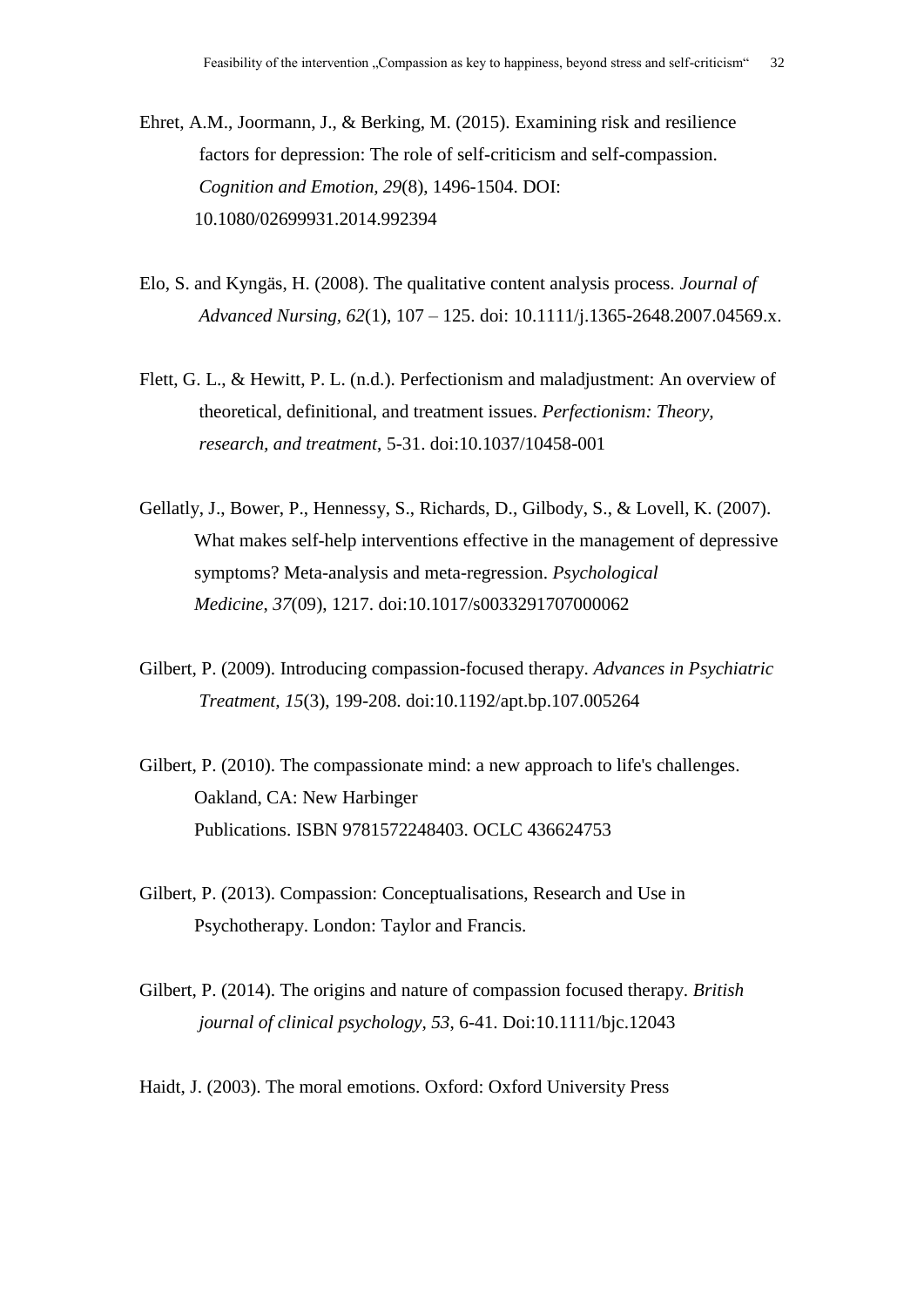- Harrington, A., & Dunne, J. D. (2015). When mindfulness is therapy: Ethical qualms, historical perspectives. *American Psychologist, 70*(7), 621-631. doi:10.1037/a0039460
- Heriot-Maitland, C., Vidal, J. B., Ball, S., & Irons, C. (2014). A compassionatefocused therapy group approach for acute inpatients: Feasibility, initial pilot outcome data, and recommendations. *British Journal of Clinical Psychology, 53*(1), 78-94. doi:10.1111/bjc.12040
- Hirai, M & Clum, G.A. (2006). Meta-analytic study of self-help interventions for anxiety problems. *Behaviour therapy, 37*, 99 – 111.
- Hoffman, M. L. (1981). Is altruism part of human nature? *Journal of Personalityand Social Psychology, 40*(1), 121-137. doi:10.1037//0022-3514.40.1.121
- Hulsbergen, M., & Bohlmeijer, E. (2015). Compassie als sleutel tot geluk: Voorbij stress en zelfkritiek. Amsterdam: Boom.
- Kirby, J.N. (2016). Compassion interventions: The programmes, the evidence, and implications for research and practice. *Psychology and Psychotherapy: Theory Research and Practice*. Doi:10.1111/papt.12104
- Krieger, T., Martig, D. S., Van den Brink, E., & Berger, T. (2016). Working on selfcompassion online: A proof of concept and feasibility study. *Internet Interventions, 6*, 64-70. doi:10.1016/j.invent.2016.10.001
- Leaviss, J., & Uttley, L. (2014). Psychotherapeutic benefits of compassionfocused therapy: an early systematic review*. Psychological Medicine, 45*(05), 927-945. doi:10.1017/s0033291714002141
- Lawrence, V. A., & Lee, D. (2013). An Exploration of People's Experiences of Compassion-focused Therapy for Trauma, Using Interpretative Phenomenological Analysis. *Clinical Psychology & Psychotherapy*, n/a-n/a. doi:10.1002/cpp.1854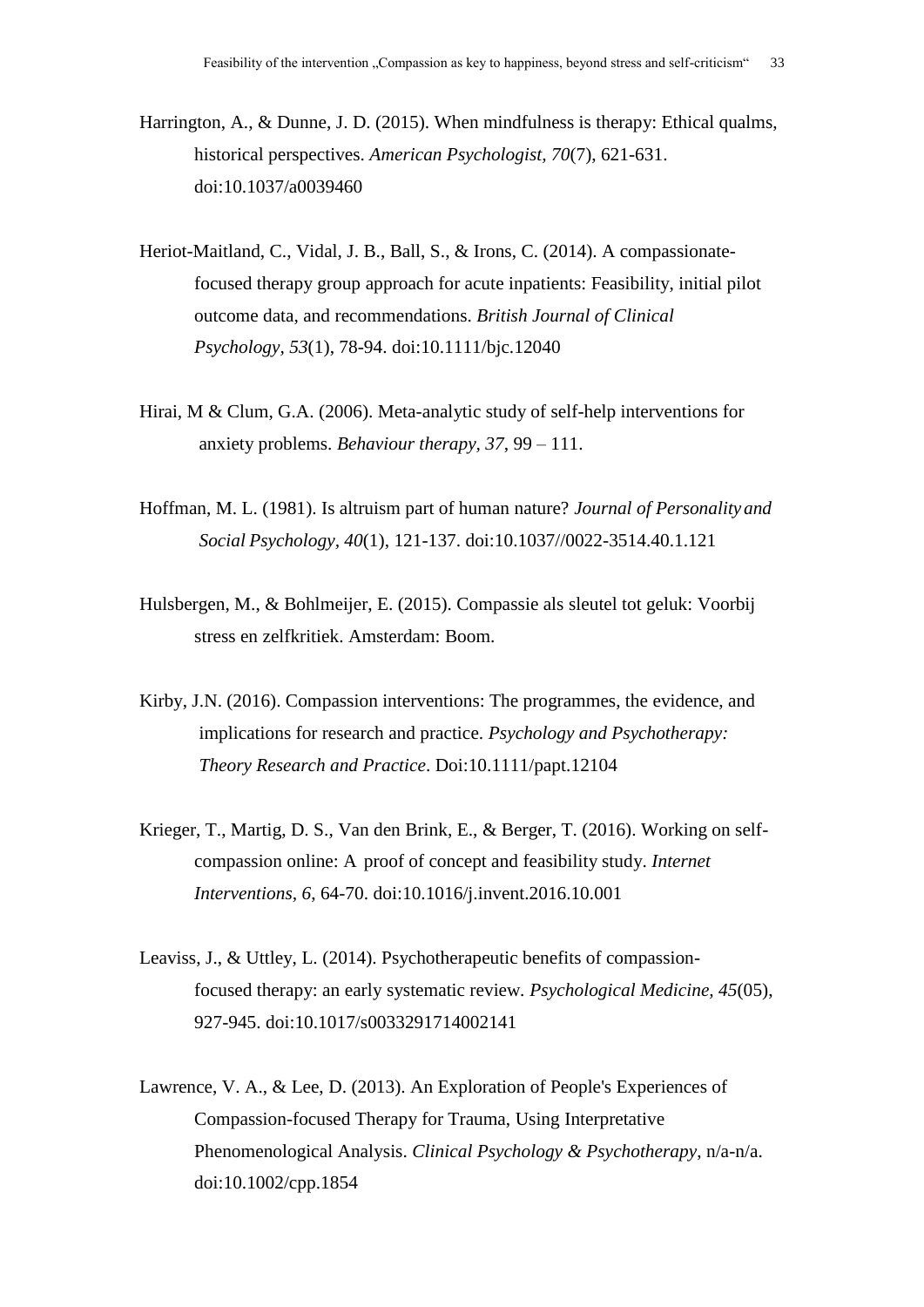McEwan, K., & Gilbert, P. (2015). A pilot feasibility study exploring the practising of compassionate imagery exercises in a nonclinical population. *Psychology and Psychotherapy: Theory, Research and Practice*, *89*(2), 239-243. doi:10.1111/papt.12078

- Mongrain, M., Chin, J. M., & Shapira, L. B. (2010). Practicing Compassion Increases Happiness and Self-Esteem. *Journal of Happiness Studies, 12*(6), 963-981. doi:10.1007/s10902-010-9239-1
- Musiat, P., Goldstone, P., & Tarrier, N. (2014). Understanding the acceptability of emental health - attitudes and expectations towards computerised self-help treatments for mental health problems. *BMC Psychiatry*, *14*(1). doi:10.1186/1471-244x-14-109
- Neff, K. D. (2003). The Development and Validation of a Scale to Measure Self-Compassion. *Self and Identity, 2*(3), 223-250. doi:10.1080/15298860309027
- Neff, K. D., Hsieh, Y., & Dejitterat, K. (2005). Self-compassion, Achievement Goals, and Coping with Academic Failure. *Self and Identity, 4*(3), 263-287. doi:10.1080/13576500444000317
- Neff, K. D., Kirkpatrick, K. L., & Rude, S. S. (2007). Self-compassion and adaptive psychological functioning*. Journal of Research in Personality, 41*(1), 139-154. doi:10.1016/j.jrp.2006.03.004
- Nowack, K. (2017). Facilitating successful behavior change: beyond goal setting to goal flourishing. *Consulting Psychology Journal: Practice and Research*. doi:10.1037/cpb0000088
- Reguerio, V., McMartin, J., Schaefer, C. & Woody, J. M. (2016). Efficacy, Efficiency, and Ethics in the Provision of Telepsychology Services: Emerging Applications for International Worker*. Journal of Psychology and Theology, 41*(4).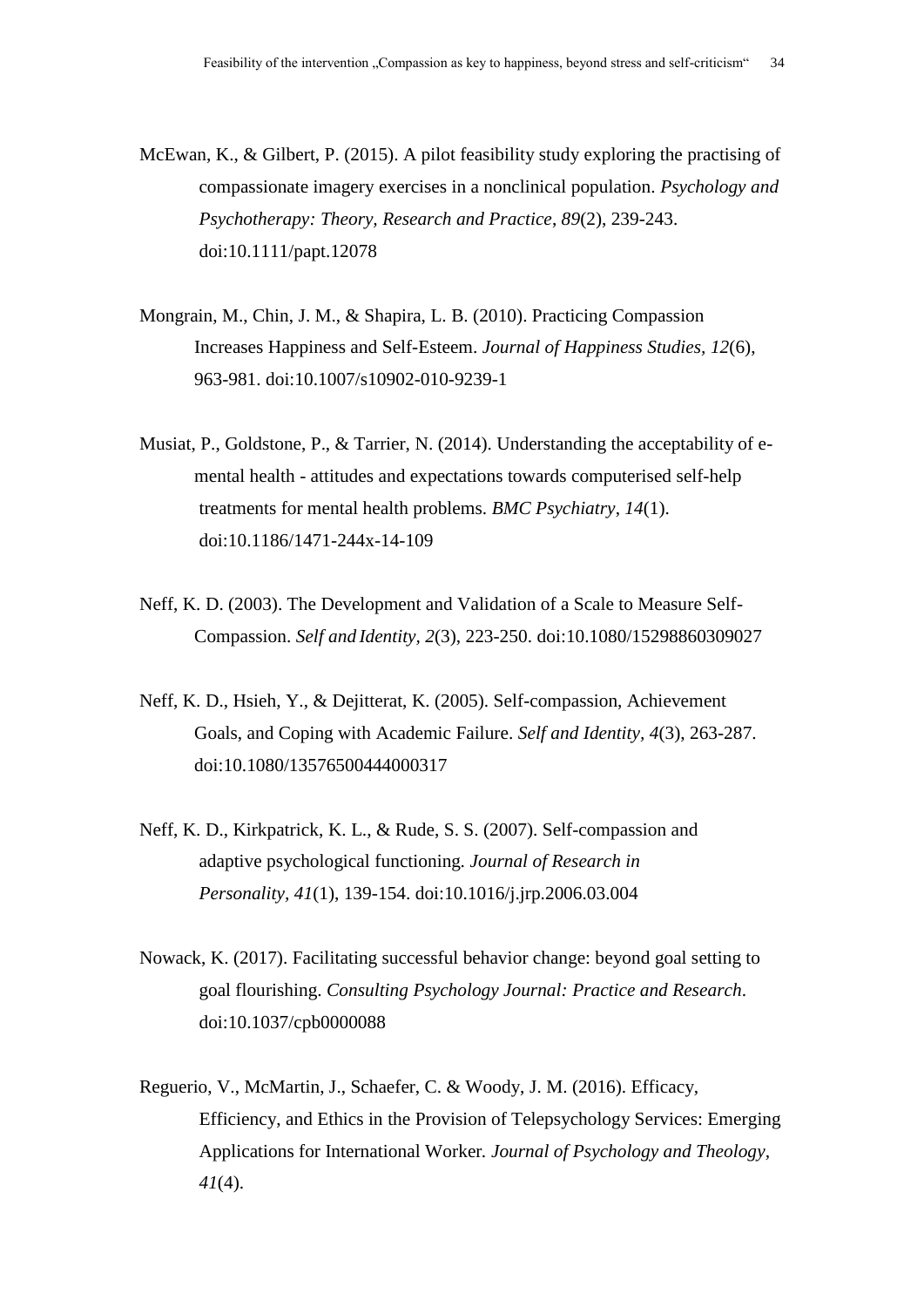Richards, D., & Richardson, T. (2012). Computer-based psychological treatments for depression: A systematic review and meta-analysis. *Clinical Psychology Review*, *32*(4), 329-342. doi:10.1016/j.cpr.2012.02.004

- Riediger, M., & Freund, A. M. (2004). Interference and facilitation among personal goals: Differential associations with subjective well-being and persistent goal pursuit. *Personality and Social Psychology Bulletin, 30*, 1511–1523. http://dx.doi.org/10.1177/0146167204271184
- Ryan, R. M., & Deci, E. L. (2000). Self-determination theory and the facilitation of intrinsic motivation, social development, and well-being. *American Psychologist*, *55*(1), 68-78. doi:10.1037/0003-066x.55.1.68
- Santiago, C. D., Kaltman, S., & Miranda, J. (2012). Poverty and Mental Health: How Do Low-Income Adults and Children Fare in Psychotherapy? *Journal of Clinical Psychology*, *69*(2), 115-126. doi:10.1002/jclp.21951
- Self-Compassion Exercises by Dr. Kristin Neff. (n.d.). Retrieved from http://selfcompassion.org/category/exercises/#exercises
- Shahar, G., Blatt, S. J., Zuroff, D. C., & Pilkonis, P. A. (2003). Role of perfectionism and personality disorder features in response to brief treatment for depression. *Journal of Consulting and Clinical Psychology*, *71*(3), 629-633. doi:10.1037/0022-006x.71.3.62
- Torning, K., & Oinas-Kukkonen, H. (2009). Persuasive system design. *Proceedings of the 4th International Conference on Persuasive Technology - Persuasive '09*. doi:10.1145/1541948.1541989
- Wahbeh, H., N. Svalina, M., & S. Oken, B. (2014). Group, One-on-One, or Internet? Preferences for Mindfulness Meditation Delivery Format and their Predictors. *Open Medicine Journal*, *1*(1), 66-74. doi:10.2174/1874220301401010066